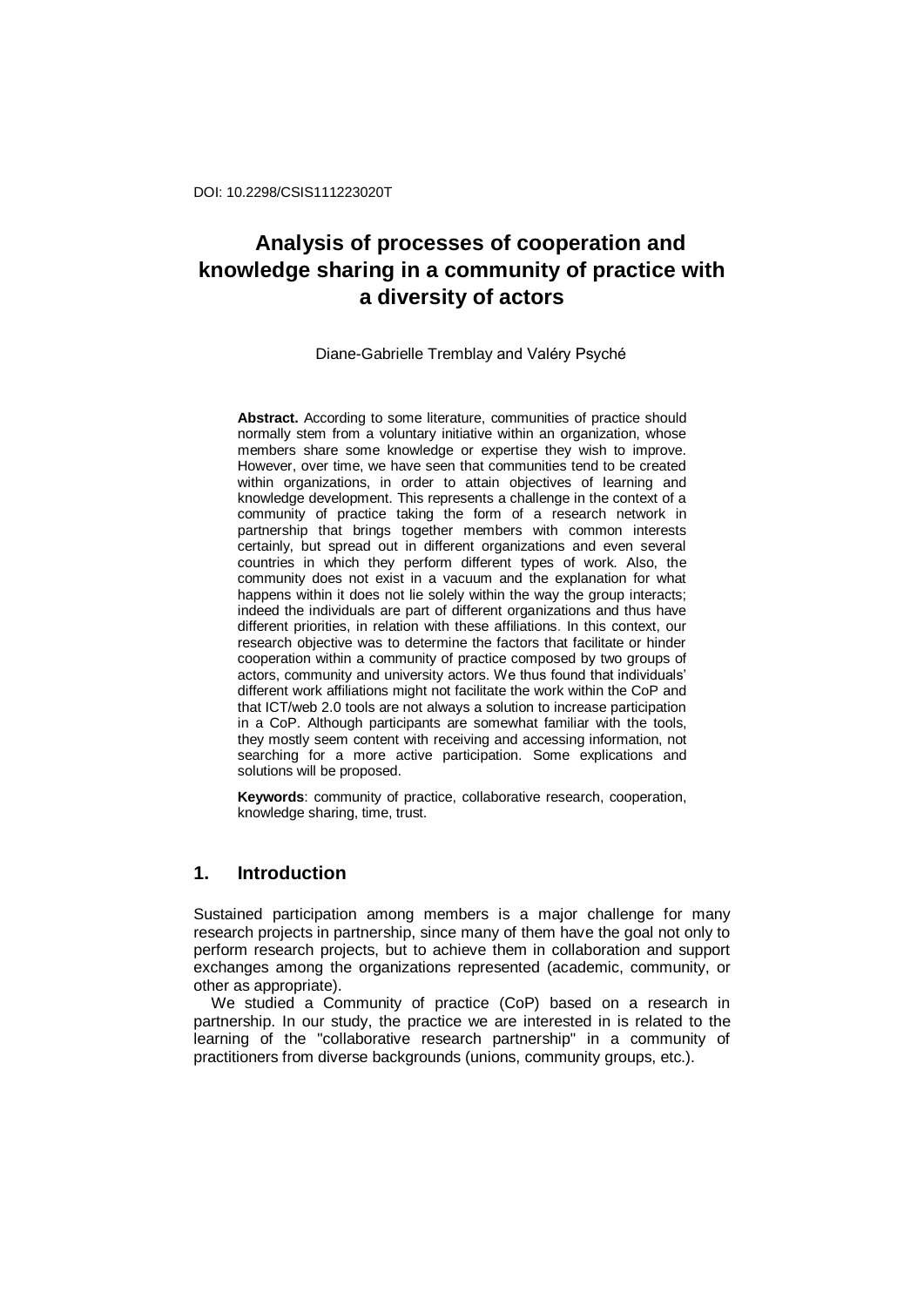This paper presents our observations on the evolution of a community of practice (CoP) created to share knowledge within a research program in partnership, through the use of web 2.0 tools (website, blog, newsletter, RSS feed, etc.) developed with and for members of this network to promote the collaboration between them. The research aimed to identify the challenges and difficulties in knowledge-sharing. If communities of practice are more often described and considered as spontaneous phenomena, more recently, many firms and organizations have wanted to create Communities of practice (CoPs) altogether, from scratch, in order to foster learning and knowledge exchanges in various contexts. We thus decided to observe a network of collaborative research which was created with a view to develop research exchanges and partnerships, from the perspective of a community of practice.

We will show that it is not as easy as the literature seems to indicate to create a CoP in a research partnership context. The fact that members come from different organizations, are not as strongly bound by the same objectives, and need time to build trust between them explains the difficulties in creating a CoP. Also, while many participants say they feel committed to the CoP, they do not participate as actively as could be expected, in information and knowledge sharing, given this commitment to the CoP. This time element and the distinction between commitment and active participation in the CoP do not appear to have been put forward in previous literature and this would be important to take into account in future endeavors to create active, engaged CoPs in various work environments. Some explications and solutions will be proposed.

To start, we present the context of this research; then we expose our research questions. In a second part, we will report on theoretical aspects. We then present our methodology, our results and, finally, we discuss the elements that we can learn from this analysis in view of the literature on communities of practice. We will highlight a few elements which, in our view, have been previously neglected, especially in a context of analysis of more spontaneous CoPs, and which need to be taken into account today, when we study CoPs in various contexts, but especially when one wants to create a CoP.

# **2. Research Context and questions**

#### **2.1. The domain**

The domain of the CoP that we studied is a network based on a research partnership between universities and social actors. More specifically, this research partnership is a group of academics and social partners interested in some social issues and who have received a grant from the Canadian Social Science Research Council to develop knowledge exchanges and research on a few social issues (work and family reconciliation, ageing and life course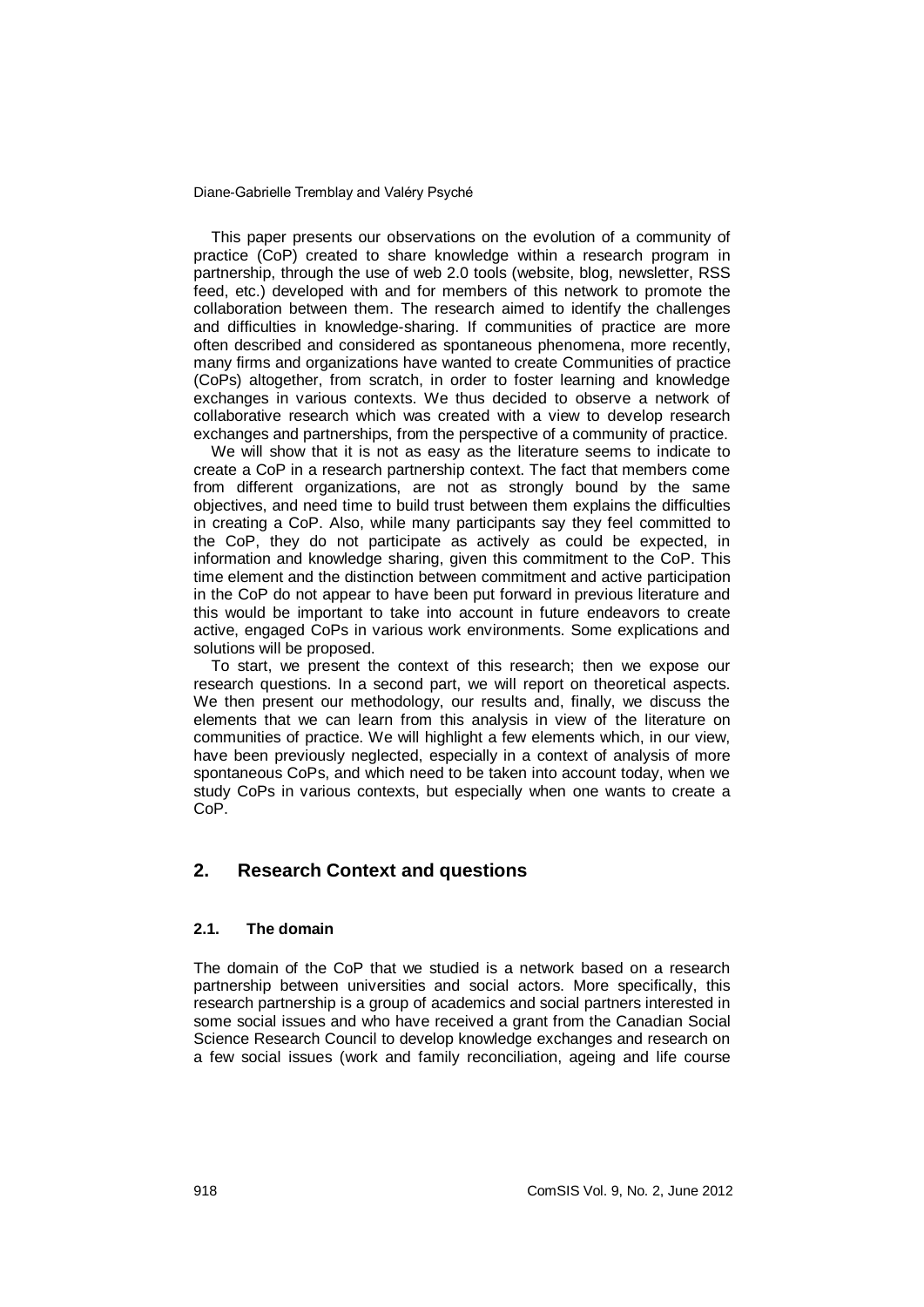issues). The network of partners brings together researchers, business people, community associations, trade unions, sectoral committees essentially, and is targeted to conduct joint research, but also to share research findings and other information or knowledge developed by its members. The research partnership also aims to create learning resources, tools, as well as to foster knowledge transfer and information exchange between community partners (as they are called in the project) and university researchers.

# **2.2. The Community**

The governance structure of the research network consists of several clusters (5) of thematic research partnerships co-chaired by a member of each, a community investigator and a university researcher, to ensure equal representation of both communities in the governance bodies. The community researchers are usually persons who are responsible for research or socioeconomic issues within their organization (association, union, etc.). They have worked on research projects, and are thus familiar with research issues, but do not work in the same context and do not have exactly the same objectives in research (knowledge and publication for university researchers, more knowledge and action for community actors, even if all are interested in some form of publication and action. The clusters meet at will to discuss research issues and to develop research projects and propose activities to the advisory committee. The advisory committee brings together the chairs of the subgroups and the director of the research partnership, that is 11 persons for the decisions and discussions on research projects, but also on the roles and responsibilities of each in projects, on knowledge tools and all elements of the project.

Management and collaboration are supposed to flow freely, based on the clusters' activity and ideas. Over two years, there were over fifteen meetings between the members – often within specific clusters or sub-groups. There were also 3 large conferences, and some 8 symposia and meetings open to all since the beginning, but at the time of the research, only 2 conferences had been held, one was in planning, and 4 symposia or meetings had been held.

The equal treatment of partners from the community and from university in the conduct of research is, in principle at least, ensured by the joint management of projects, and meetings involving at least one community partner and a university researcher, in addition to at least one student to conduct the research. This pattern is designed to foster a sense of belonging among members and develop direct cooperation between them on specific issues and research projects.

New partners (e.g., businesses, places of observation or research) are invited to join through contacts that are made during a research or through community partners themselves. There have been discussions and proposals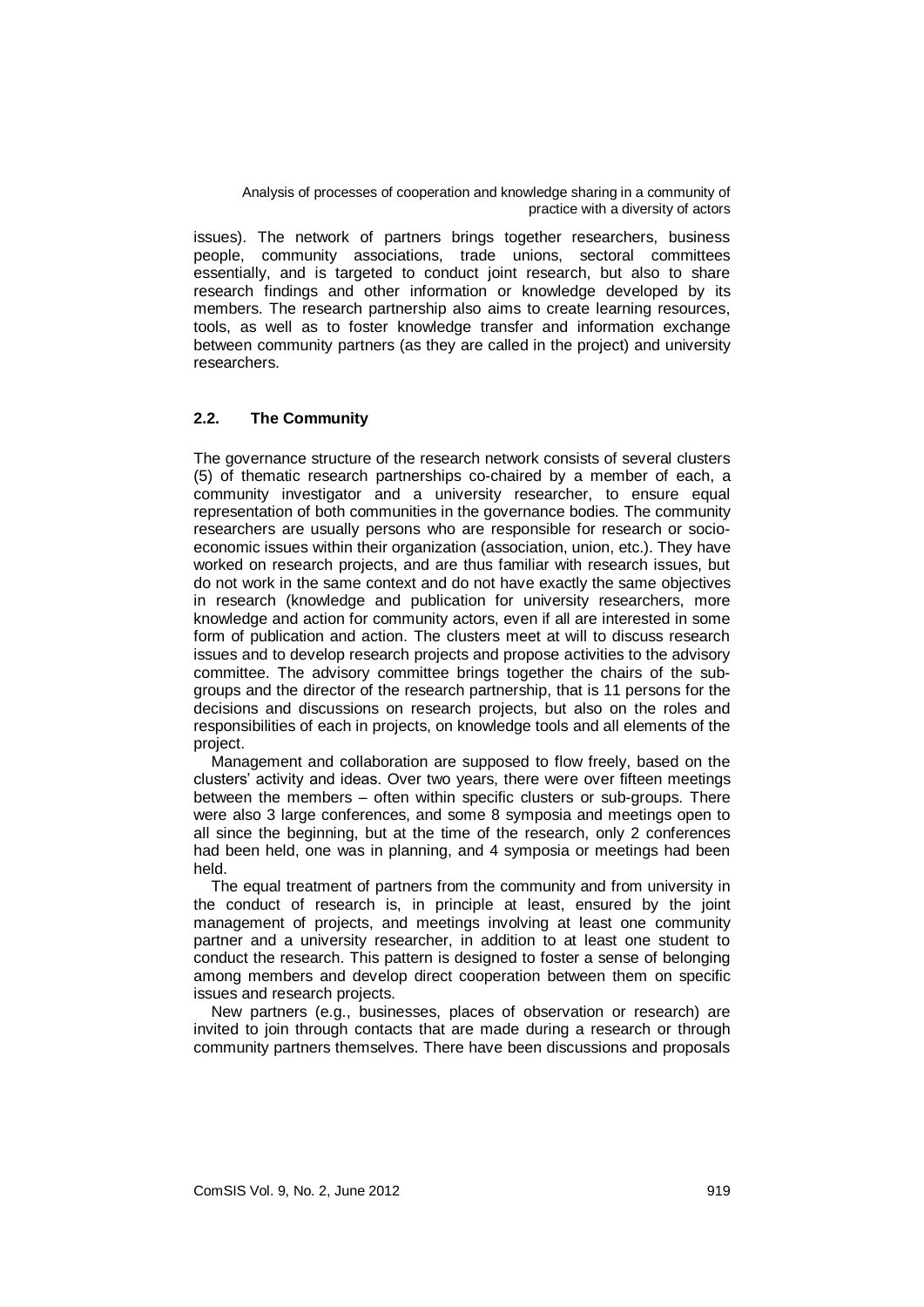for new partners (2 community groups and 2 researchers) they have been submitted to the Executive for approval.

A person is responsible for coordinating exchanges between all members, keeping track of activities and emails. Another person has devoted at least the equivalent of a part-time to the implementation of a website, which includes a blog, to facilitate direct knowledge exchanges between members. Also, members are encouraged to provide information or documents they wish to upload on this site to share with others, and websites of the members are also present on the site, so that members can get to know each other's activities better.

### **2.3. The practice**

The objective of this CoP is for community and academic researchers to exchange information, to learn from each other and to develop skills and practices of collaborative research as a result of their participation in this research network. It is also that they develop collaborations even outside of the projects and research discussed in the network for other activities (conferences, research) or on other topics that they may find they have a common interest in.

Collaborative working and knowledge sharing<sup>1</sup> (as well as see [1]) already exists among several community and academic researchers, since a number have worked together for many years, but this is more the case between university researchers from different universities, or bilateral relations between one professor and one community group in previous research. Some researchers also collaborated in teams of two or three for about four years. These researchers collaborate essentially by peer-to-peer emails, and were not very familiar with blogs or other formats. However, the research network has developed new tools for exchange and sharing on the web, to promote exchange and dissemination of knowledge on a wider scale, and give access to exchanges to all members. Notably, there is a website which can receive information and documents from the members (news section, PowerPoint and videos from conferences, documents, research notes, etc.) but also a blog which should favors interactive collaboration between partners and researchers. This was planned to enable members to exchange information and just allow anyone (even non-members) to have access to the web and send in information. Joint development of knowledge, as well as knowledge

-

 $1$  Which can be defined as is an activity through which [knowledge](http://en.wikipedia.org/wiki/Knowledge) (that is [information,](http://en.wikipedia.org/wiki/Information) [skills,](http://en.wikipedia.org/wiki/Skills) or [expertise\)](http://en.wikipedia.org/wiki/Expertise) is exchanged among people, such as members of a department, an organization or another type of group.

See Wikipedia: [http://en.wikipedia.org/wiki/Knowledge\\_sharing](http://en.wikipedia.org/wiki/Knowledge_sharing)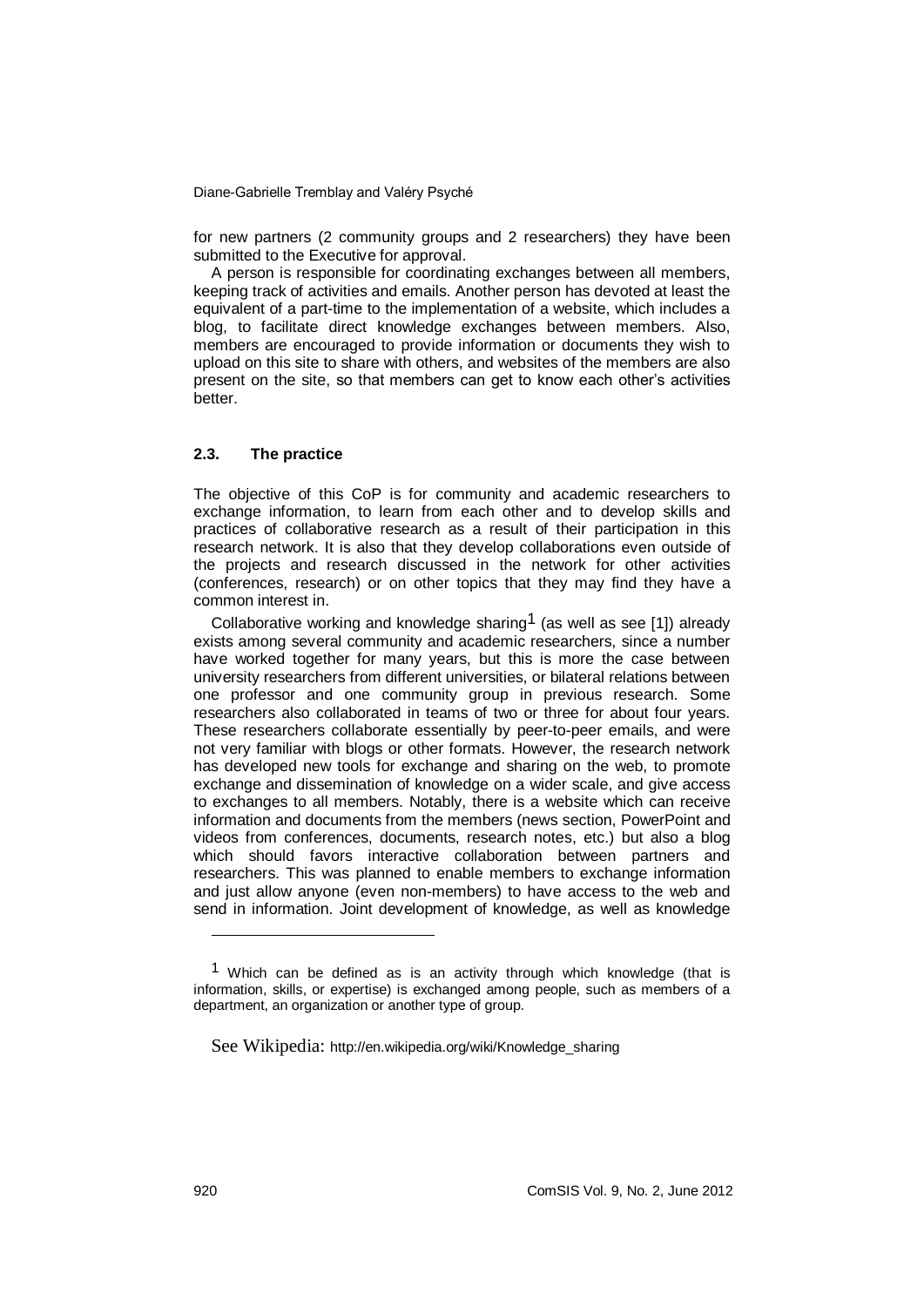sharing between partners and researchers was thought to happen in the way it is presented in CoP literature, through spontaneous exchanges and learning, with the collaborative tools developed for the project.

Most academic researchers and the community actors present here have had relatively extensive experience with collaborative research and many knew at least one tool for sharing knowledge other than email. The challenge for everyone, especially those of the community sector, associations and unions, appears to be to find time to attend meetings and to participate in exchanges, as we will see further on. The network has sometimes had to split the meetings to discuss issues with everyone concerned, and thus the interest in developing new forms and tools for collaboration is high in this case, as in many other partnerships where learning and exchanging knowledge are the objective.

# **3. Research Problem**

While communities of practice are generally viewed as being spontaneous groupings of people, many recent initiatives have been derived from an intentional initiative; indeed, over the years, more and more studies in management and education deal with the creation of communities of practice that can be described as intentional [2], but still, the literature tends to indicate that knowledge sharing is quite spontaneous, which is something we wanted to look into in more detail. How and why does this happen or not?

A "classical" or spontaneous community of practice [3] should actually come from a voluntary initiative within an organization, whose members share some knowledge or expertise they want to improve. Although the CoP studied here expected to see relatively spontaneous knowledge exchanges, once the tools were in place (website and blog) this was not the case.. We also find relevant interest in the conditions under which there is or there is no participation leading to the reification of activities for collaborative research partnerships and learning in this context [4, 5].

This objective of co-construction of knowledge<sup>2</sup> through exchanges with peers is obviously a challenge. While bringing together members with common interests in a given social issue was expected to spontaneously

1

 $2$  Which can be defined as the development knowledge within a group, collectively, ie. university researchers with community people, rather than university researchers defining the research questions, mode of analysis, results. Kersey et al. (no date) consider that co-construction appears to « closely resemble two types of initiative that the dialogue research community distinguishes between; dialogue initiative and task initiative. Dialogue initiative tracks who is leading the conversation and determining the current conversational focus while task initiative tracks the leader in the development of a plan to achieve a problem solving goal. »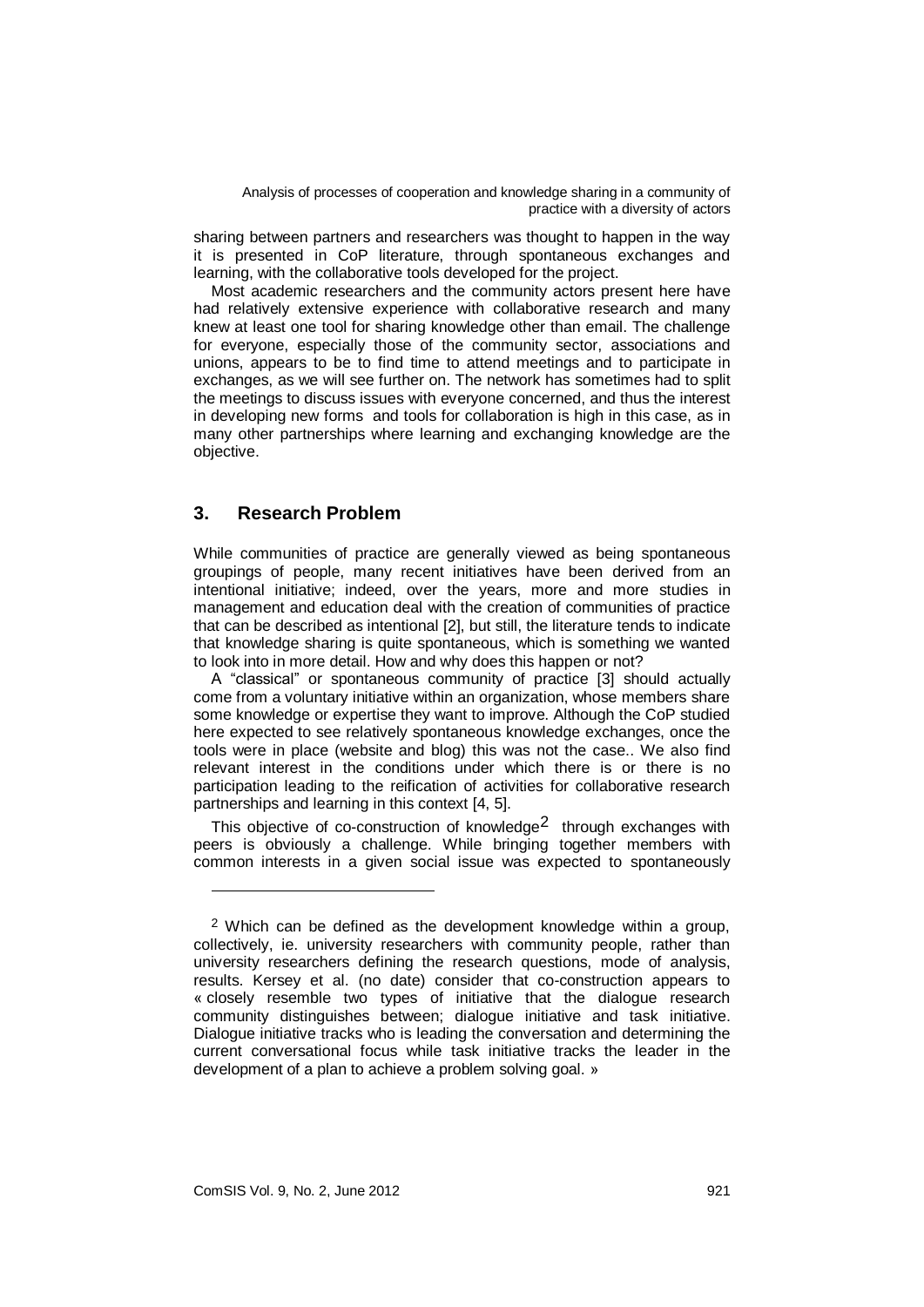foster knowledge exchanges, this did not happen as expected. We therefore set out to understand why the common interest in the issue did not suffice to foster active exchanges on the blog and important contributions in terms of information and documents to be put on the website. As we will see further on, people coming from different organizations (unions, companies, associations, public administrations, etc.) have other commitments, they assume different functions and are often busy elsewhere. This represents a great challenge for research in partnership and collaborative exchanges to be developed, while at the same time it is often said that the diversity of actors participating in a community make it more creative and innovative [6].

In this particular case, we had thought that the fact that people were spread out in several countries on two continents (Canada, France, Belgium, Sweden, etc.) would to a certain extent force them to use the web and blog to exchange information easily, while CoPs within an organization often find that people don't use the digital tools put at their disposal and continue meeting in the corridors to exchange information [7], thus limiting the exchanges to a more limited number and also making it difficult to trace the knowledge exchanges and learning that do occur. While the international distribution of members (although the majority are in Montreal and second, in Ottawa, Canada) had been expected to foster more activity on the blog, this was not the case. In principle, strategies, tools, innovative technologies of the social web can promote and facilitate exchanges of information and documents, as well as collaboration among members. Given that this was not the case, we decided to try to understand the reasons that made it difficult to foster knowledge sharing within this community.

The research was thus designed to determine the factors that facilitate or hinder cooperation within a community of practice, provided that the bulk of publications on communities of practice focus on successful communities and very few try to explain why things work or don't work in terms of the knowledge exchanges and learning. It therefore appeared necessary to identify the obstacles to collaboration in the context of this emerging community of practice in order to identify factors that may be a source of mobilization and commitment of the actors, or otherwise encourage more active participation. This research should help better understand the actual dynamics of communities of practice, and the factors that favor or hinder knowledge exchanges and learning. This is a form of action-research [8-10] and one that involves actors from different environments who have much to learn from each other. Although this does present some challenges, it is not uncommon since it is in such a context that new information can be acquired and learning can occur [8].

Indeed, communities do not exist in a vacuum and it is important to try to understand the real challenges that can appear when members come together from a variety of organizations. To what extent can the trajectory of the development of the CoP, the learning and knowledge exchanges, be explained by the traditional factors that explain CoP development, that is common enterprise and mutual engagement, and to what extent can they be explained by other factors? This is the main question we will address here,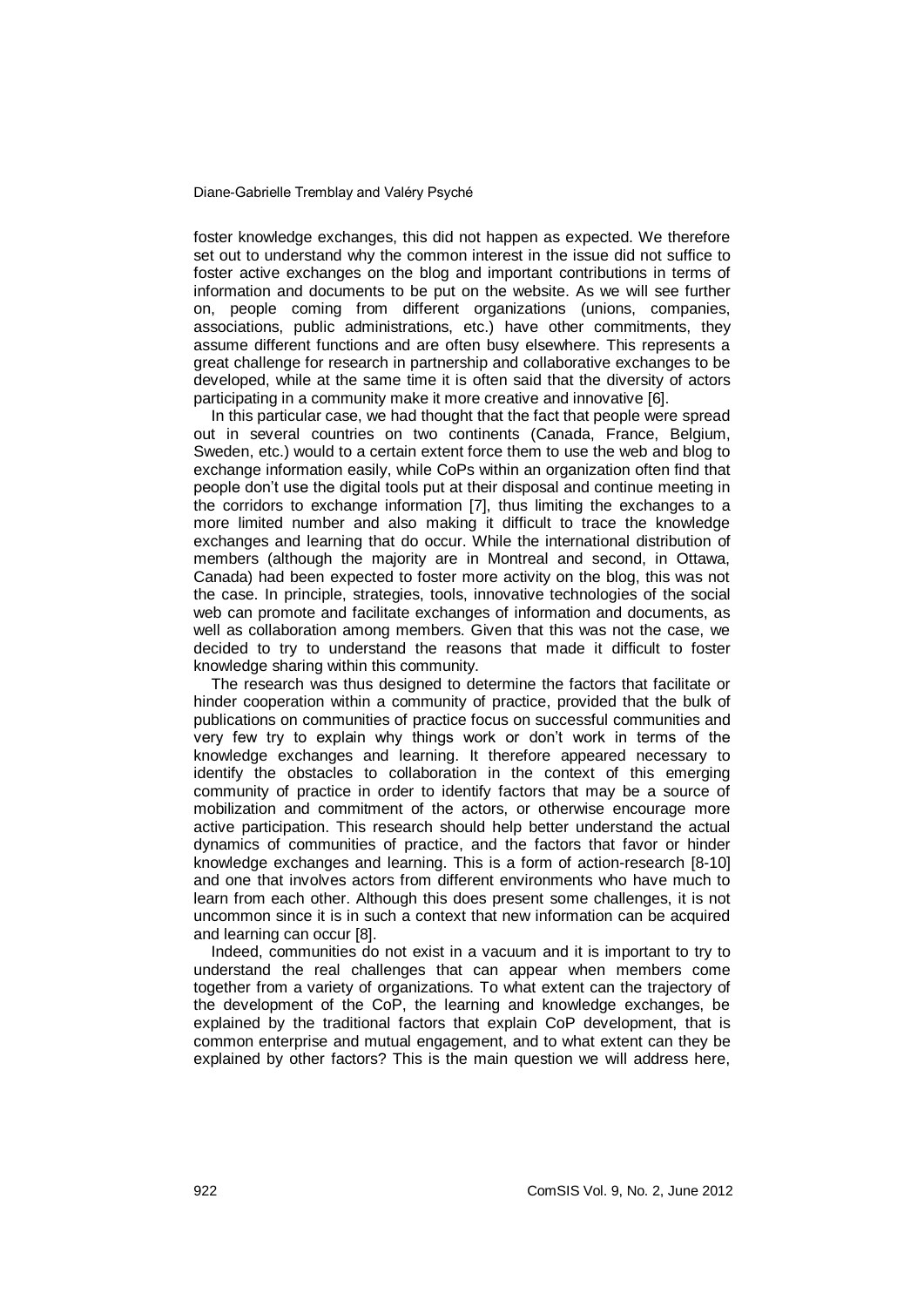since it seems this issue is rather new on the agenda, now that we are looking more and more at intentional communities, and not at CoPs that appeared spontaneously, as was the center of interest for many years (and still is) in research on CoPs.

# **4. Theoretical framework**

The basic definition of a community of practice is as follows: Communities of practice are groups of people who share a passion for something they already do or practice and who interact regularly to learn how to improve this practice [11].

# **4.1. Communities of Practice: Definitions**

Coined by [12], the term community of practice refers to a group of people with a common area of expertise or professional practice, and who meet to exchange, share and learn from each other, face to face or virtually [3]. The group usually evolves naturally due to the common interest of members in a particular area, but there is more and more interest recently in CoPs that can be created specifically for the purpose of acquiring and exchanging knowledge related to a given field. What has been called the intentional [7] creation of communities is becoming more common in various organizations and more open environments as well.

The members of the CoP are usually bound by a common interest in a field of knowledge (...) a desire and a need to share problems, experiences, models, tools and best practices [13]. It is through the process of sharing information and experiences with the community that members learn from each other, and have the opportunity to grow personally and professionally [12].

Wenger et its colleagues [3] have also developed a model of developmental stages of communities of practice. In this model, the level of maturity refers to the stages in the evolution of a community. They present the five stages of the life of a community. This is of course an ideal -type and reality can diverge from the theoretical model. In principle, however, from a more or less formal network of people, the community is at the stage of development potential. Subsequently, the community moves to the stage of unification, when it bonds together, and then to maturity. It then reaches a momentum, despite possible ups and downs and normally an external event would then trigger the need for change. The model is of course theoretical and the duration of the various stages is different depending on the community. Anyway, most research suggests that it takes several months before a community reaches the stage of maturity and produce concrete results [14].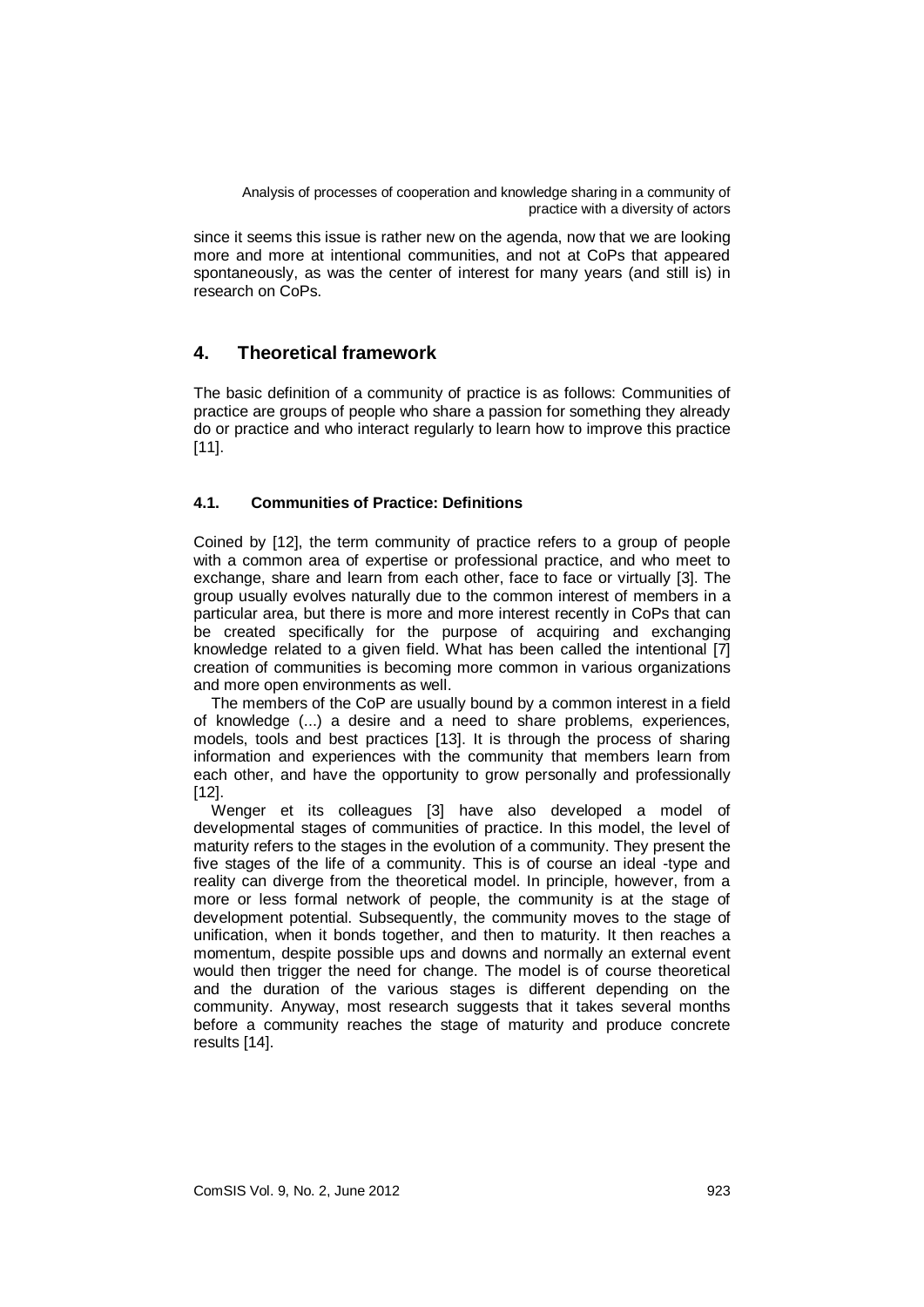Note that communities of practice are different from teamwork on several points. Thus, in principle, teams are generally defined by the results they must deliver, while communities rarely have a specific outcome to provide to the organization. Similarly, in principle, the team members are bound by a given objective; while those of a community are united by the knowledge they share and develop together. In operational terms, communities, unlike teams, rarely have a defined work plan [15]. After reaching their goals, the teams would normally disintegrate, whereas communities of practice are created to last, continuing to develop skills and knowledge over time.

In practice, however, boundaries are sometimes blurred between these two organizational forms that are the teams and communities of practice [15-18].

Also, the development of any community is obviously influenced by its environment, and the past of the sponsoring organization (a form of path dependency), but it can also be influenced by the cultural, economic and political environment in which it is embedded, the environment being more or less favorable to its development [11]. The degree of recognition of the work done within the CoP by each organization may also influence its development, as well as financial, material and human resources available to it, especially as regards the animation resource, more often put forward now, in the context of intentional CoPs.

#### **4.2. Communities of practice and learning**

According to [19], learning is a function of the activity, context and culture in which it occurs. It is "located" as opposed to learning based on presential activities, in classrooms, where knowledge is often abstract and out of context.

For [12], learning is acquiring knowledge in a social setting, in situations of co-participation or joint venturing. Social interaction and collaboration are two key components of situated learning, engaging learners in a community of practice, which embodies certain beliefs and behaviors to be acquired [20]. Literature indicates that as the beginner or new participants move from the periphery of the community to its center, they become more active and engaged in community culture, and indeed more likely to assume the role of expert or "knowledgeable person" in the CoP. These ideas are what [12] call the process of "legitimate peripheral participation".

Learning is recognized by several authors as the major objective of the communities. Thus, [21] present a typology of communities within companies and distinguish between forms of learning observed in communities and teamwork. They believe that communities are designed to enable learning in action at work (learning in working), while the work team provides learning through interaction and the project or functional group enables learning by achieving given tasks (learning by doing). In reality, the frontiers between these types of learning are sometimes blurred, especially since not all CoPs are designed for work projects, some being oriented towards learning on a given subject, without any specific work objective.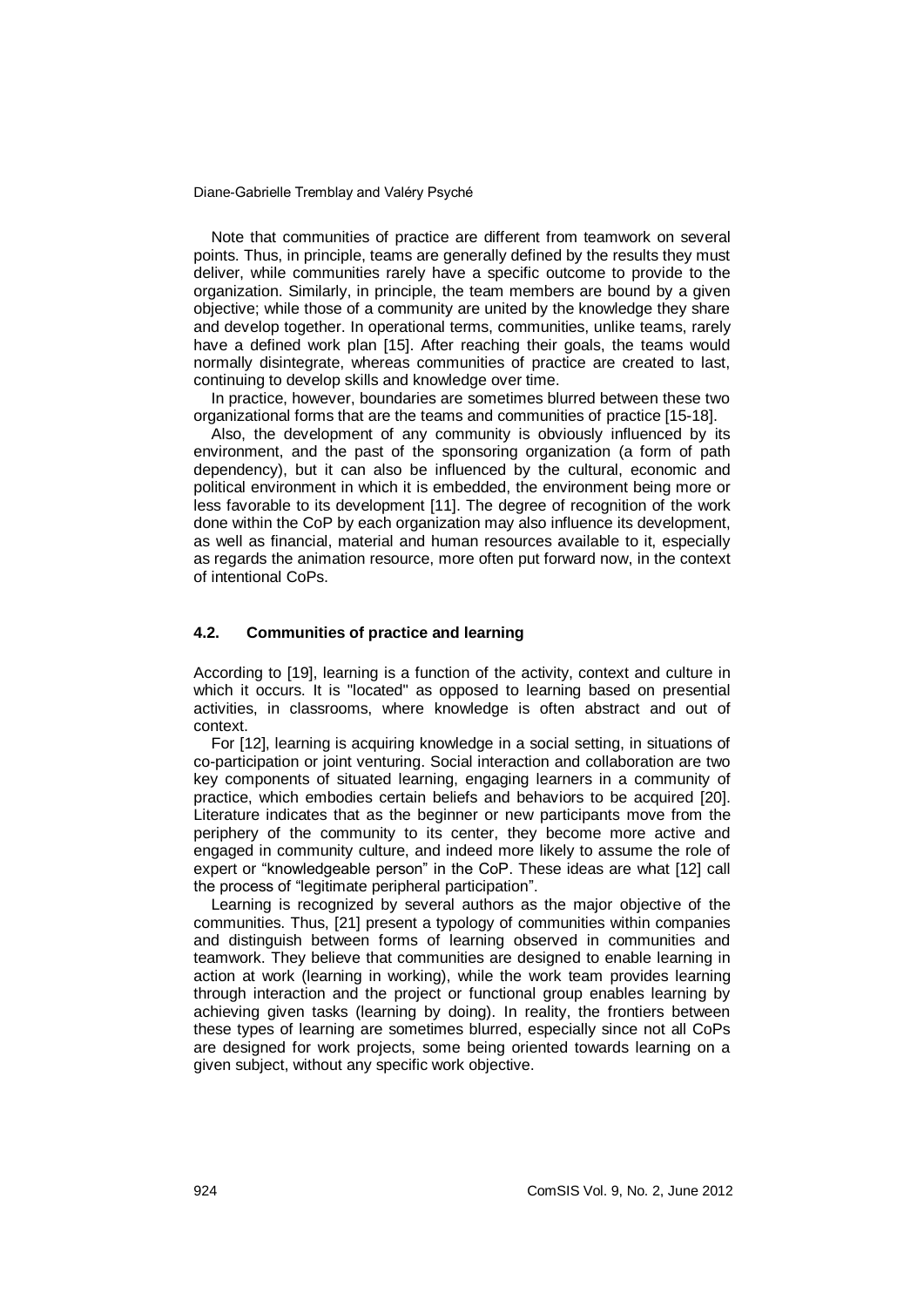### **4.3. Factors of success of communities of practice**

It is difficult to find in the literature a clear definition of a successful community of practice (CoP), let alone a virtual community of practice (VCoP), operating remotely, using technologies. In most cases, the CoP seeks to share knowledge within an organization or network of organizations [7], and success is usually evaluated based on the achievement of this knowledge-sharing objective. Some authors also consider a community of practice is successful when it achieves the objectives it sets itself, whatever the nature of these objectives [22].

In various studies, we found a few indicators of success: the achievement of various goals, member satisfaction, interest in continued participation in a CoP, as well as various forms of knowledge sharing [6, 21].

Among the factors that contribute to success, we can also mention individual attitudes towards other members of the community (their social presence, motivation, collaborative culture ...), and their common interest (common goals, shared practice in the community ...), [21, 23-28].

Communicating with others in a CoP is to create a social presence. [27] defines social presence as "*the degree of salience of another person in an interaction and the consequent salience of an interpersonal relationship*" (p. 38). Social presence would affect the likelihood that an individual will participate in a CoP, especially if it is virtual [27].

The motivation to share knowledge is essential to success in communities of practice. They are even more active if they have a return on investment. This "return" can be tangible (promotion, bonus ...), intangible (reputation enhancement, increased self-esteem ...) or of interest to the community (exchange of best practices related to knowledge, interaction and common goal). Members are encouraged to become active participants in a CoP when they consider that the information has meaning for the public good and represents a moral obligation or a collective interest [23]. Collaboration is essential to ensure that communities of practice develop. This is a key success factor identified in the literature, especially in places where the level of education is high and among the more experienced members [26].

Among the factors limiting the success of CoPs, obstacles such as ego, personal attacks, or time constraints have been identified as possibly preventing participants from engaging in knowledge sharing [28].

### **4.4. Factors for developing successful communities of practice?**

The success factors of CoPs are related to actions to implement them. Wenger et its colleagues [29] identified seven actions that may contribute to cultivate a community of practice: 1. Designing for change; 2. Open dialogue between perspectives from inside and outside; 3. Encourage different levels of participation; 4. Develop community spaces both public and private; 5. Focusing on the value; 6. Combine familiarity and excitement; 7. Create a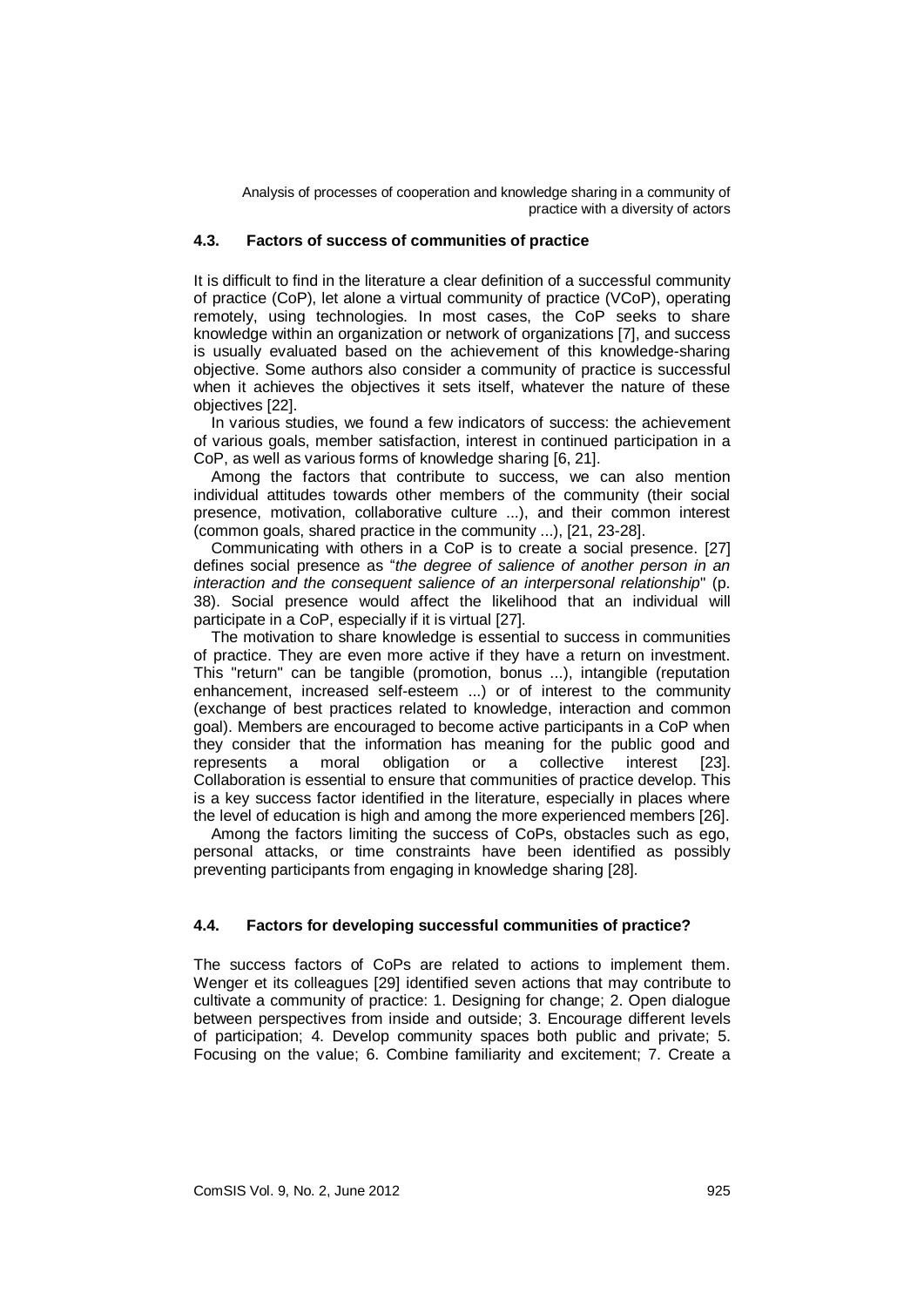rhythm for the community. We are particularly interested in the last five points, which inspired us in our research project, including an attempt to develop partnership and sense of belonging to the CoP.

These elements presented by [29] and the literature presented above lead us to think that it is actually quite easy to get people engaged in a community and in its exchanges and learning activities. However, it seems the literature on CoPs presents a somewhat idealized view of the way such groups function. It seems to often ignore or underplay the role of exogenous factors such as external power or work relationships, the fact that people belong to organizations who impose constraints on their time and activities and cannot necessarily be as active as they might like in the CoP. In this article, we want to take into account this dimension, which has been highlighted in recent work [30], but is not often put forward. Indeed, communities do not exist in a vacuum and the explanation for what happens within them does not lie solely

within the way the group interacts<sup>3</sup>. The community we studied is composed of many members coming from a variety of organizations, which should theoretically lead to richer knowledge sharingfor the participants, although it may present challenges. Which factors play a role? This is the main question we will address here.

# **5. Research Methodology: a participatory design approach**

Our research project therefore aims to identify the factors that can explain the degree of knowledge sharing within a CoP. We selected a methodology that would: (1) take into account the particularity of the research partnership (based on participation of researchers and practitioners), (2) contribute to the emergence of conditions conducive to learning from the perspective of a community of practice, (3) through the design of tools adapted to the practice of research partnerships.

It is of course simplistic to equate the process of emergence or creation of a community of practice to a process of design tools, be they technological, and social. However, collaboration and knowledge sharing cannot be done without support of technological tools, especially when community members are in different places and organizations [31].

The participatory design is an approach derived from the participatory action research [32]. This approach is defined as an iterative process of negotiation between a diversity of actors - different from each other in terms of their disciplines, their concerns and interests - in order to effectively influence the design process [31]. This flexible approach does apply to our configuration of actors that includes a multidisciplinary group composed of researchers

1

<sup>3</sup> Thanks to a colleague for directing us to the article by Kimble et al. (2010), which was an important part of our thinking on this case study.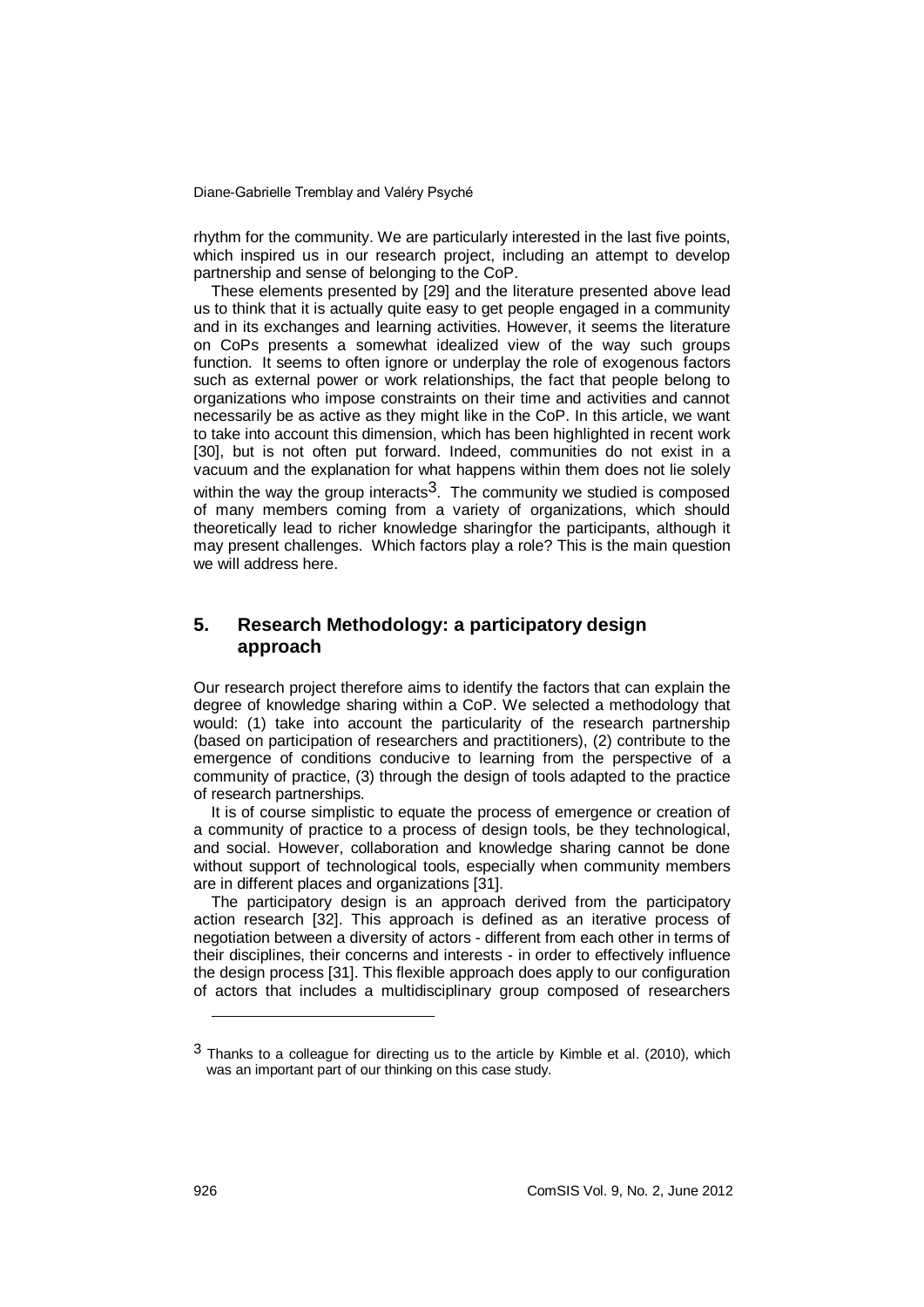involved in the study (from universities and enterprises), designers and developers. In this configuration, the role of 'participatory' designers is a role of facilitators whose goal is to give control to users (researchers) so they can make their own decisions [33], while facilitating effective participation in the design process. This role was held by a post-doc student hired specifically to work on the development of the CoP and to analyze its functioning and results.

The Participatory Action Research (PAR) can be used to define a methodology that promotes the effective participation of diverse actors in the design process. Effective participation, the one that really influences the design process must be organized around participatory activities (debate of ideas, prototype demonstration, role play, etc.) leading to the production of boundary objects [34, 35]. These objects "to-think-with" (model, scenario, cases, etc.) facilitate mutual understanding and trust among participants from various backgrounds. The idea of boundary object is closely linked to that of reification which, in shaping the experience of participants, produces objects and thereby tends to create points of interest around which the negotiation of meaning is organized" [11]. Thus, reification is an indispensable collective anchor to sharing and capitalization of knowledge [36].

While respecting the cycle of PAR methodology, we relied on three phases of participatory design: (1) Exploration and discovery (requirements definition, storyboarding), (2) Prototyping (modeling, testing and experimentation), and (3) Evaluation (dissemination of results in a format understandable by the participants). This methodological approach has resulted in several participatory discussions, demonstrations, and documentation. In what follows, we present some of the techniques used in all three phases.

# **5.1. Exploration and discovery**

This first phase of the methodology aimed to capture needs. It has allowed us to identify quickly the services of potential interest for the participants. Among the techniques and tools used for exploration, we have: observation, online questionnaires, paper questionnaires, debates, interviews and scenarios of collaborative practices, research in partnership.

Observations in the scenario of knowledge sharing and collaboration

At the launch of this initiative, a first meeting to get the partnership and CoP going took place in June 2009. The participants then had discussions in each thematic group to determine topics of interest to research partners. Subsequently, there were meetings within each group to go further and undertake research and seminars. Since the research partnership aims to develop exchanges and networking among members, from the beginning, they were encouraged to cooperate, not only within the project, but also outside, on other issues or activities. Several students (four doctoral students, three postdoctoral researchers) were brought into contact with social partners to develop research projects.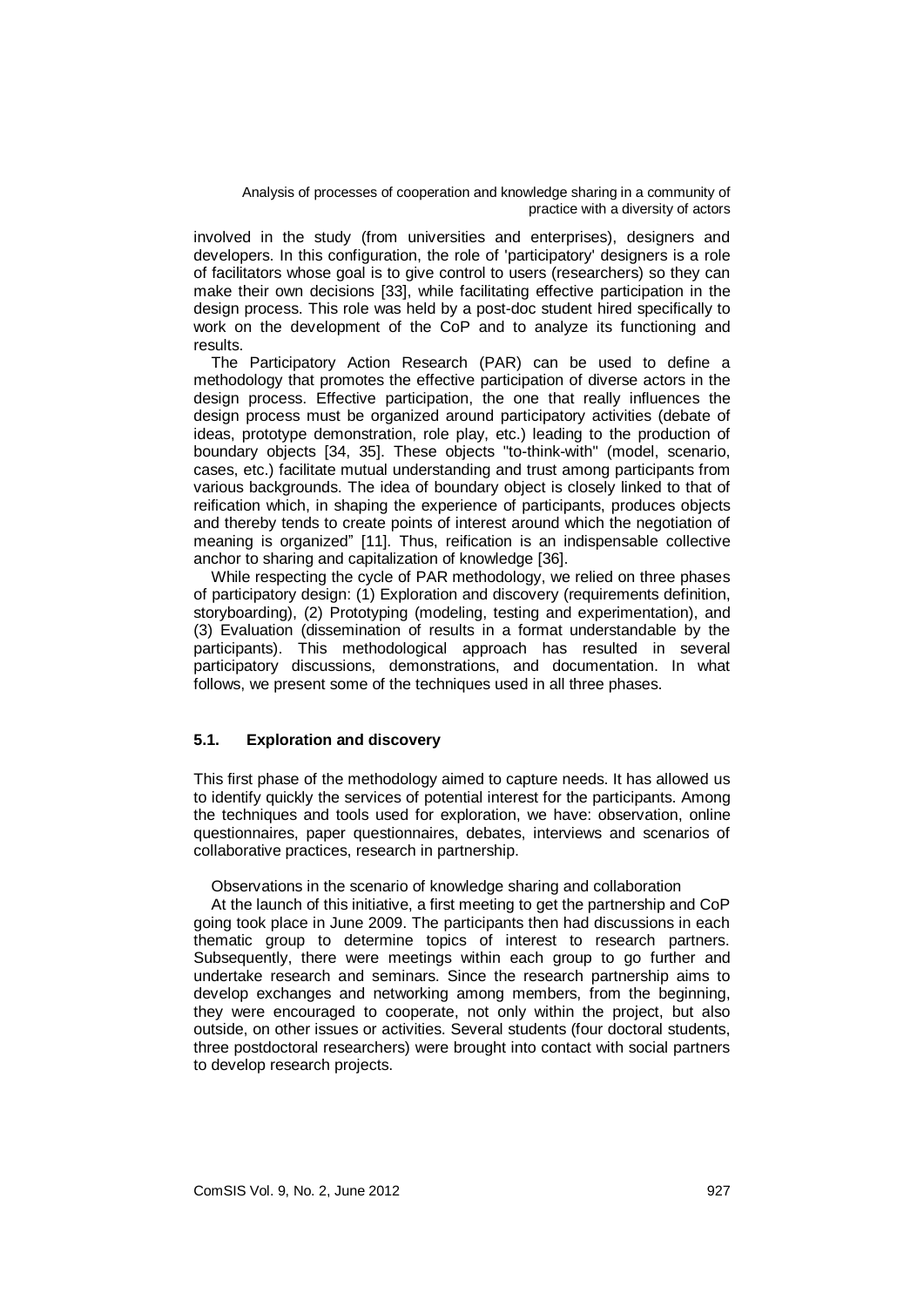*Storyboard*s (of collaboration in research partnership) have been made. They come from the data collected and were used later as inputs for the phase 2.

In addition, the participants discussed their needs for socio-technical tools for research collaboration. This debate was guided by facilitators with a questionnaire.

Questionnaires and scenarios

We distributed three questionnaires during the first year of the network.

The first data collection was carried out during the launch of the research network in June 2009. It focused on community needs in terms of tools and technologies. We distributed paper versions of the questionnaire, called Q1, in the conference room, at the first meeting of the network where most members were present. There was tracking and follow-up throughout the two days to recover a maximum of responses.

The second data collection was performed immediately after a meeting of the advisory committee in February 2010. It focused on how members situate themselves towards the others. To perform this, we sent an email and referred people to an online questionnaire (GoogleDocs technology) called Q2. Not having received many responses (5 responses), we then returned the questionnaire by mail as a word attachment. We only got two new answers.

The third data collection was done two months later, in April 2010. It focused on patterns of collaboration among members within the research network and also in their organization. Based on the experience of Q2, we sent an electronic version, called Q3, directly to members via email. The response rate was the lowest of the three cases because of the subject, perhaps, or lack of time or the fatigue of responding to questionnaires.

Scenarios of practices of collaborative research partnership were then designed. They were based on the data collected and were used as inputs for the next phase.

### **5.2. Prototyping and design tools**

After this phase of exploration and discovery, the tools were tested by participants in the network. We do not dwell on other steps in this phase which is essentially a design and development of tools specific to software engineering. This second phase led to the development of the first version of a newsletter, a blog and a website to include Web 2.0 technologies such as son feeds, tag clouds, etc.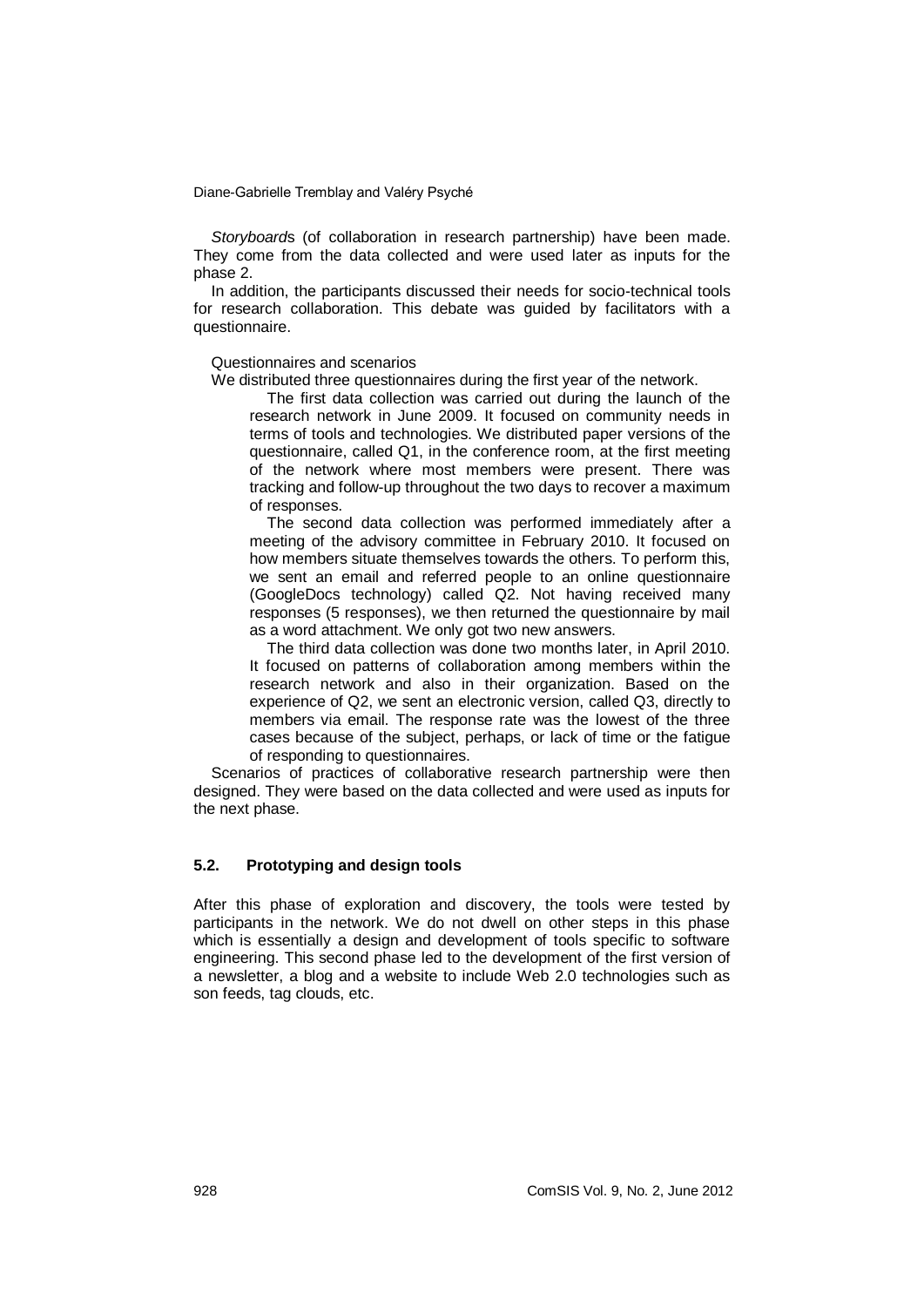#### **5.3. Assessment**

This last phase was of great importance in our study, as it was here that we took action to document and analyze the practice of collaboration. These steps are: the follow-up by validation and the assessment of participants' thinking about their collaborative activities.

Follow-up by semi-structured interviews on the practice of collaboration

In making this assessment and the qualitative part of the research, we targeted a small group of members (among the most active in the network), and we contacted them by telephone for interviews. Out of twenty-three members contacted, we had ten responses, eight positive responses, that is to say people who agreed to answer our questions. Finally, we conducted semi-structured interviews, most of which with "community partners", which is good since these are the most difficult to get actively involved in the CoP. The interviews were conducted in July-August 2010.

The objective was to monitor the main modes of participation in the CoP, by gathering information on participation and motivations for participation or for less active involvement.

The interviews were semi-structured. The questions were open and based on some previous work done on this theme by the Cefrio research center, which has developed expertise in this field [2, 7]. We discussed the themes of participation, communication, dissemination and knowledge sharing, achievement of goals within the CoP, members' satisfaction and interest to continue

Questions related again to mode and frequency of participation, use of technologies and feeling of comfort, but also developed more extensively on motives for participating actively or not, achievement of goals within the CoP, members' satisfaction and interest to continue.

#### Data processing for the analysis of interviews

Our method of data processing for the interviews is qualitative, based on a thematic analysis, and without community involvement in the analysis. To help us with the analysis, we used a statistical tool, Google Analytics, which is connected to the website and blog. Google Analytics tells us, among other things, the extent of use of the site, the origin of visitors, pages viewed, etc. This was used as secondary material to complete our questionnaires and interviews.

After this analysis, we provided a first ontology of the CoP showing its process of collaboration and knowledge sharing, using ontological engineering [37, 38] in order to give the members some feedback on their activities.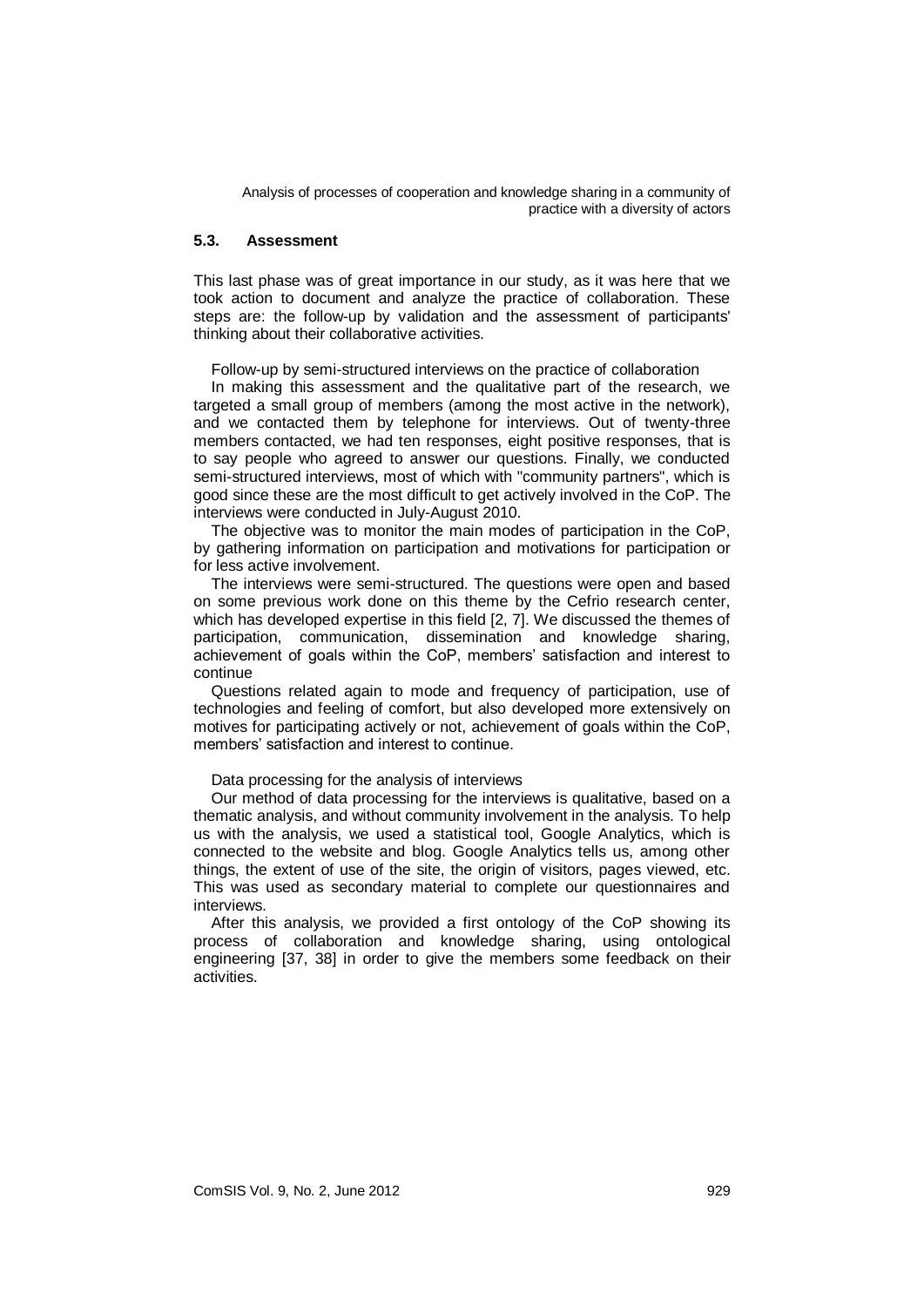# **6. Results**

#### **6.1. Results from the process of exploration and discovery**

#### **6.1.1. Most respondents rather passive**

The responses to questionnaires (Q1, Q2 and Q3) gave a low response rate, despite the fact that they were sent to members through various modes of communication.

Our observations indicate that members lack the time to give their views on issues relevant to the network. This suggests that although it is a partnership program, planned to function as a Community of Practice on a given theme, in order to "co-construct knowledge", participants are not very active in the activities or knowledge exchanges.. The vast majority are happy to receive information, participate in organized activities, some partners are glad to be participating actively in research with students and academics. Those who participate in specific research projects are more active, but usually focus on their business, their research, developing little exchanges or transmitting little other information on their activities or other publications.

As mentioned above in the section on the Research question, our results prompted us to identify the reasons for non-participation in online activities. It appears to be mainly lack of time, and work overload that are at the origin of the problem, but also may be a lack of appropriation or trust in the knowledge sharing tools and the CoP.

Some communication tools gave us access to relevant data on the interest of the participants in the network and on habits of participation through a statistical tool (Google Analytics<sup>4</sup>).

This confirms that members have a relatively passive attitude vis-à-vis the website, which includes tools (news section, space for their resources, RSS, statistics), allowing them to gain visibility within the CoP and on the web. Indeed, there is a space which identifies the activities related to members and a space dedicated to resources and links they wish to share with other members. In both cases, members were regularly invited to send any information or document concerning and of interest to the community. They can also receive the latest news from the network directly into their mailboxes or on the homepage of their browser by default, thanks to RSS technology to which they have access from the website.

In terms of access to the webpage, statistics (below) confirm the trend. Data (from March 15th to November 15th) indicate that the website was

1

<sup>4</sup> Google analytics is a tool that gives data on website traffic, according to various variables: timeline, country of origin, number of new hits vs returns, etc. See http://www.google.com/analytics/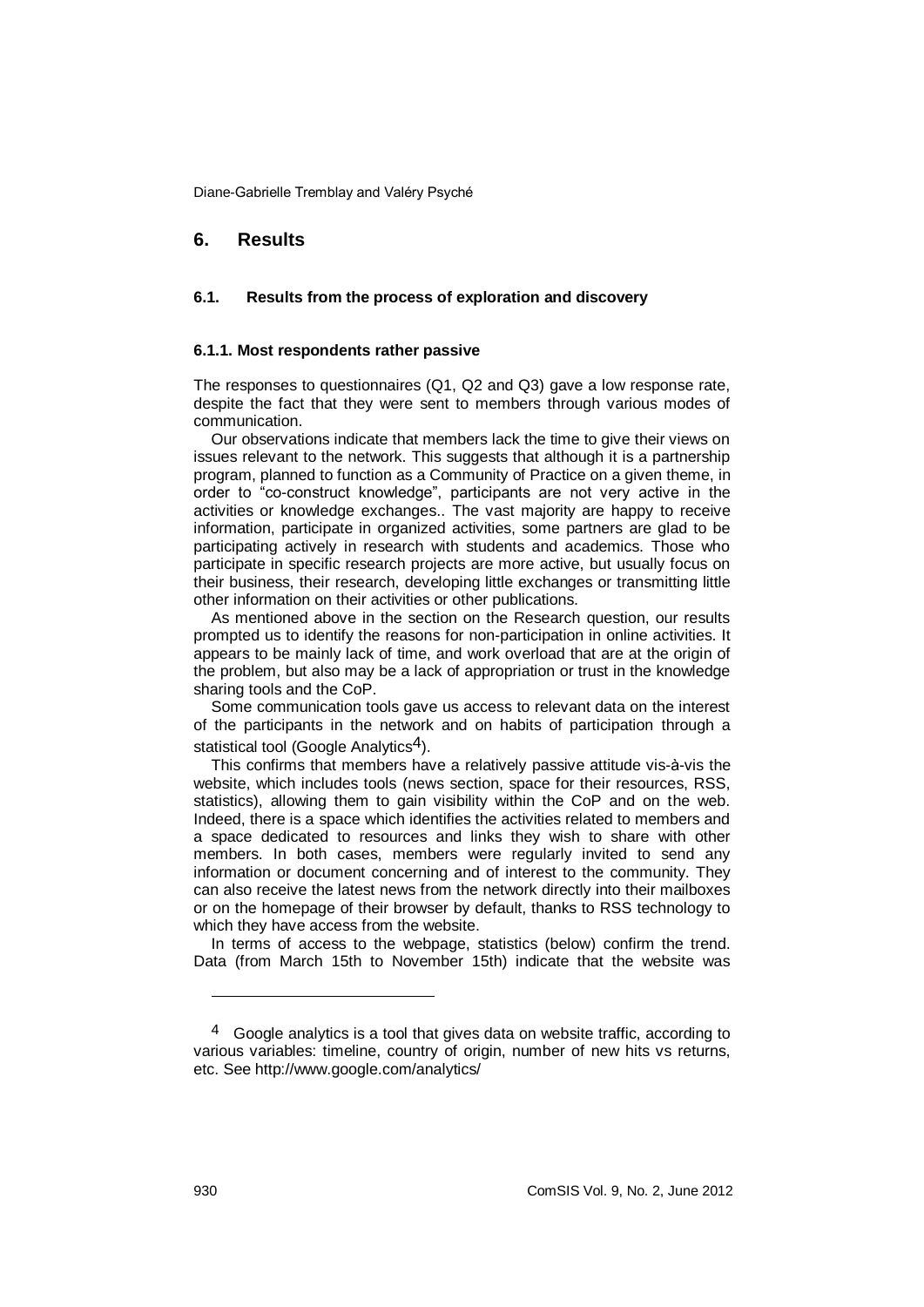explored 1708 times and by 1086 unique visitors There have been approximately 55.68% new visits. The average time spent each time on the website is 2 minutes and 23 seconds. Some 4,627 pages were explored or 2.71 pages per visit.



Fig. 1. Site activity

Over the whole period, the number of visits declined during the summer months (June, July and August): it went from 239 visits in April to 111 visits in July (see Fig. 1). Then, the curve shows an increase in August and continues into September and October. This increase seems to correspond to a period when a particular activity was planned (in this case a major symposium for the network in the beginning of October). It is important to note that June, July and August are usually the months when people take holidays (academics usually take one month vacation in July or August, the partners of other groups 3 to 4 weeks in the same period).

The newsletter is another way that we targeted to send information to members and to help maintain contact with them and it is also received rather passively. Again, despite repeated calls for input, the network did not receive information to communicate to other members, except after very direct contact with one person, or when things came up during meetings. The webmaster surveys the web (including electronic academic journals) to find relevant information about members to share with the others; information on events and publications in which they participated is thus brought to the knowledge of the others.

# **6.2. Analysis of the Community of Practice and evaluation of the practice**

#### **6.2.1 Need for more time to participate in a CoP:**

The interviews gave us a better picture on various themes of participation, communication, dissemination and sharing of knowledge, achievement of goals within the CoP, members' satisfaction and interest to continue.

As concerns achievement of goals, most participants did not have a very precise objective, except to gain information and knowledge, and they consider they did get access to information, although they contributed rather little themselves. Nevertheless, they were generally satisfied with the way things were going and were interested in continuing.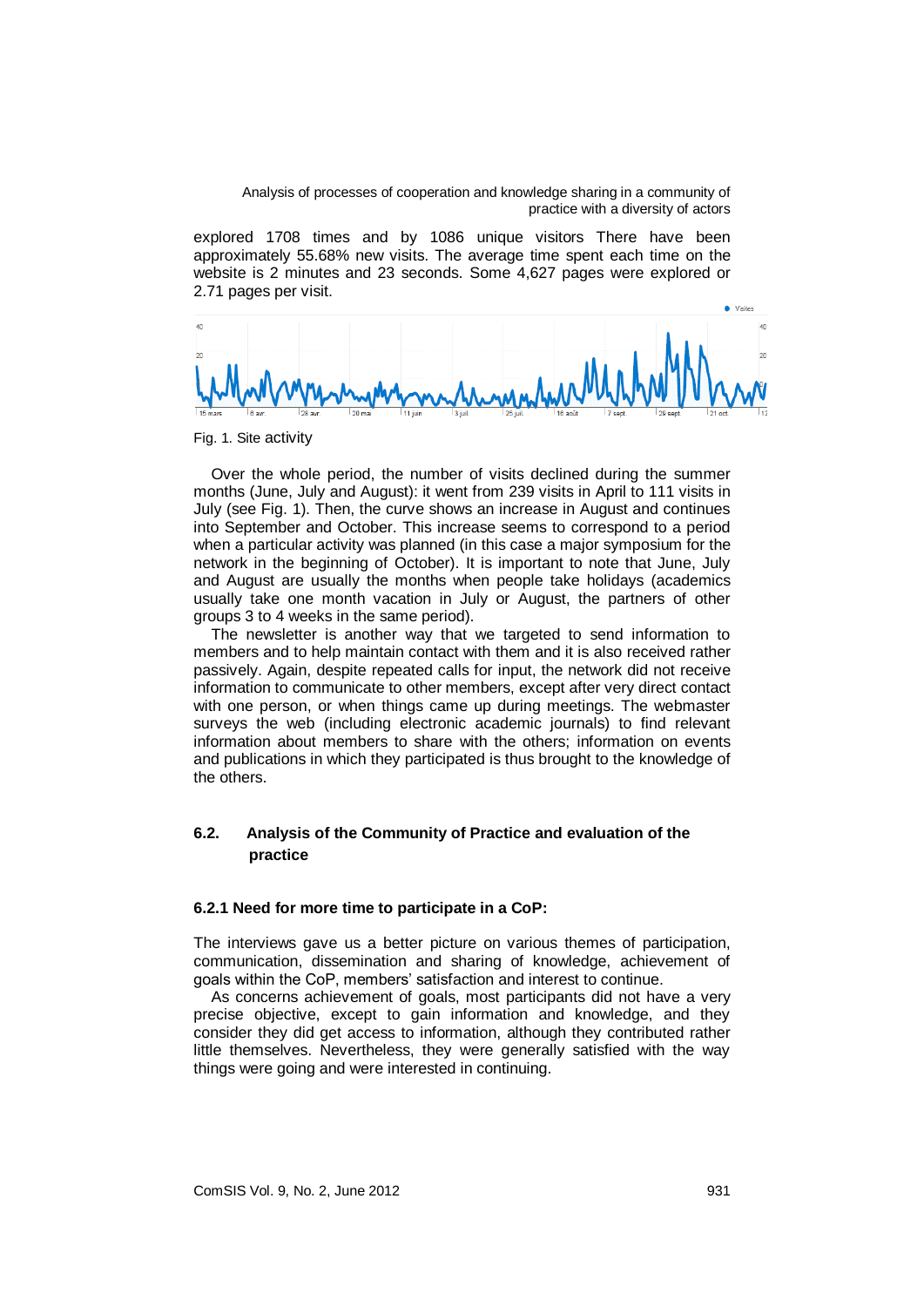On the theme of participation, most participants interviewed said they felt engaged or highly engaged in the search network, but described their participation as infrequent. Indeed, some say that their participation is "sporadic, according to the issues raised, according to our needs or the needs of the research network " or "it depends on the projects that are ongoing or planned activities", or: " my organization has never released more time for me to do more than that". Moreover, half of the participants think that the participation rate in the network is sufficient. Thus, some say: "I don't think I can get more involved ... There is no way I could".

The other half admits not having enough time; for example, one says: "It will not change if there are greater incentives because I'm the only person responsible for social issues in my organization; we used to be three, but now I'm alone ... I could not do more, given my job". They give very specific examples of time constraints; "... We want to participate, but don't have time" or "I am so busy that I do not run after information. I have a business, it is a small social economy business; sometimes there are big organizations, where there are people who are specifically responsible for research. But I have a business, so I am making an effort to support research. But I'm too busy to add or seek more information. This level of information suits me perfectly."

Another element is that people don't spontaneously participate in a CoP to share knowledge. Some want more leadership from the others, or specific projects proposed to enhance participation. «There's probably a lack of leadership, or projects put forward in a more structured way... because I think it does not come naturally to partners to propose information, or research or knowledge they have". Most partners clearly wait to be directly solicited for participation.

Some don't feel confident to go forward and propose activities or knowledge; they don't feel there is enough trust to test ideas or projects: "There are some interesting pairings to be made between our organization but the initiative will not come from us, partners; this needs to come from the network's management, to propose topics for our exchanges" .Another says: "In my view, I have a 75% participation level. I missed a meeting; when I am contacted, I participate, but when I am not solicited, I'm not proactive."

Overall, all participants are active in the community as they participate in at least one research project or attend seminars, meetings or other activities on site or by phone. They feel they are active in exchanging ideas when solicited, but are less active with regard to online activities (putting things on the blog or asking for them to be put on the website), do not tend to really exchange knowledge, unless they are actively collaborating in a specific research project. In general, they do not share other knowledge that they have in relation with the theme of the network, nor will they seek to find knowledge or information via the communication tools / website. Finally, that they are reluctant to be proactive in advocating for knowledge exchanges, research and activities, although in the context of this project, which is aimed precisely at knowledge building through cooperation between academics and community, they are encouraged to be as active as the project management on these issues.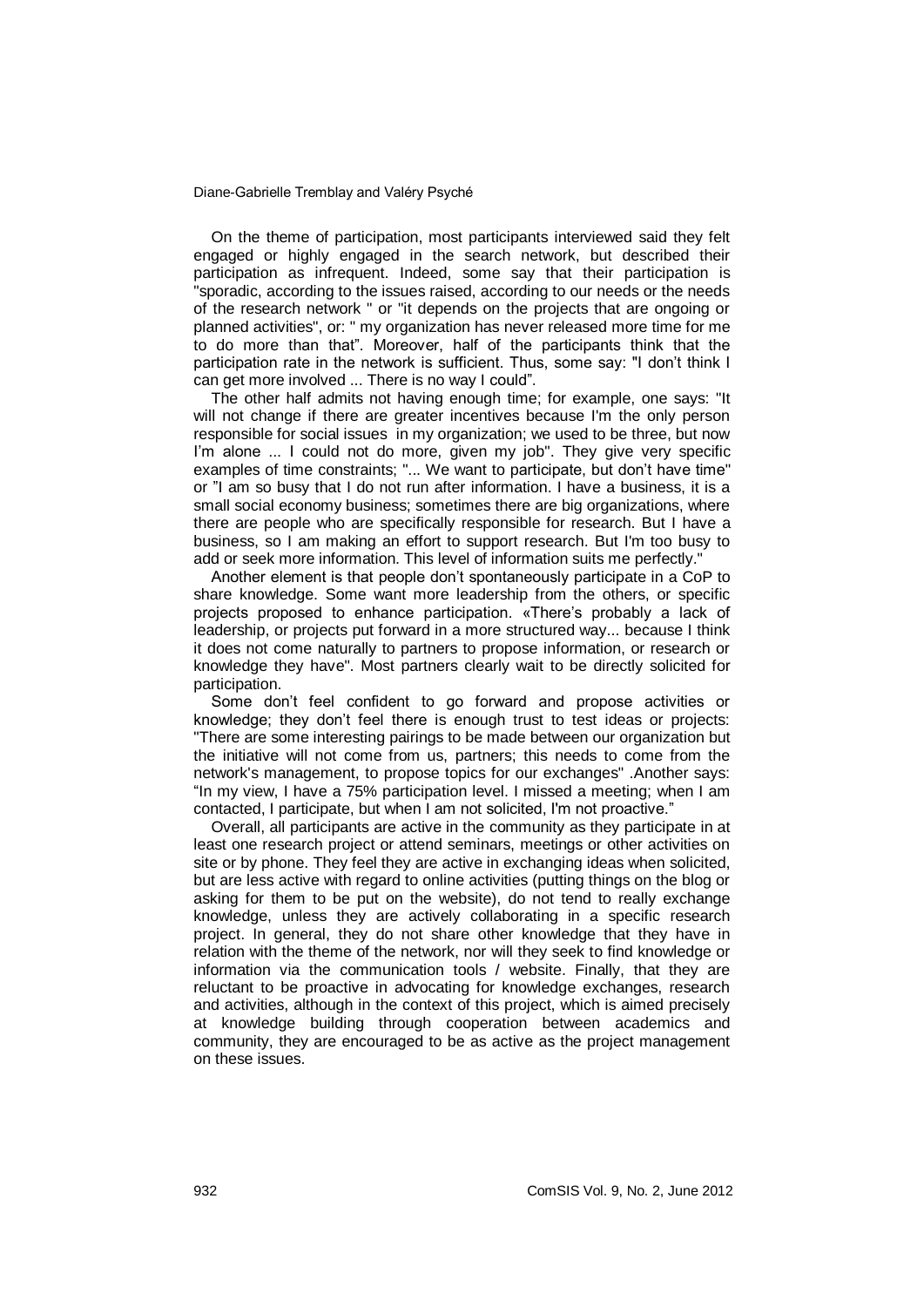On the issue of communication tools, the majority of participants surveyed show a certain ignorance of the main tools of web communication, mainly the blogs, and some confusion about their use. Thus, some argue: "The blog is not a tool that I spontaneously feel attracted to. The website, I do not go every day, I went there a few times", or "I don't have the reflex to go there once a week, the consultation takes time. If it is updated every day, I know there's new material, I'll maybe go". Another person says: "There are many means of communication, they cover a broad spectrum of needs but they are not sufficiently clear to me. ... I do not think it is clear how to proceed, who we need to contact to put such information in the newsletter, I think there is a lack of information" (even if they have received regular monthly emails from the coordinator asking them for information to be shared. As a result, until recently when one person decided to write some short messages for the blog, there has been little participation. Some post-docs say they will write things, "When they have finished their research" but there is no spontaneous thrust to put information out there to share with the others. The network coordinator will put things on the web and in the newsletter, to give others the idea that they can also share similar things, and she has even put a video found on the web, from one of the network members giving a conference on a theme of interest to the network, but the majority of participants still remain rather passive. They don't feel comfortable with the tools (blog mainly) and they tend not to use these tools to search for information.

On the issue of knowledge sharing, the majority of participants surveyed said they expect to find extensive information (activities on the members, on students, research reports, technological, text search or practice, recent news, etc.) related to the themes of the network, which is pretty much what they do find, but they don't feel compelled to contribute in any way. Moreover, the majority of participants surveyed would be willing to share relevant information on their topics of interest with other members, but indicate they need to be solicited. While they were solicited in the months following the end of this part of the research, their habits did not change much. They still apparently don't feel confident enough to go onto the blog and write things in there, and they still wait to receive information from others, not contributing much themselves, except when specifically solicited to participate in a meeting, conference or research project.

#### **6.2.2 Trust, time and leadership towards a common goal**

Our interview results appear very relevant to identify the causes of low participation in knowledge sharing in the CoP as well as possible actions to revitalize the community of practice in the future and generate knowledgesharing. Among the actions which could be put forward on the basis of the interviews, let us mention the following: developing trust, releasing time for participants and developing leadership towards a common goal.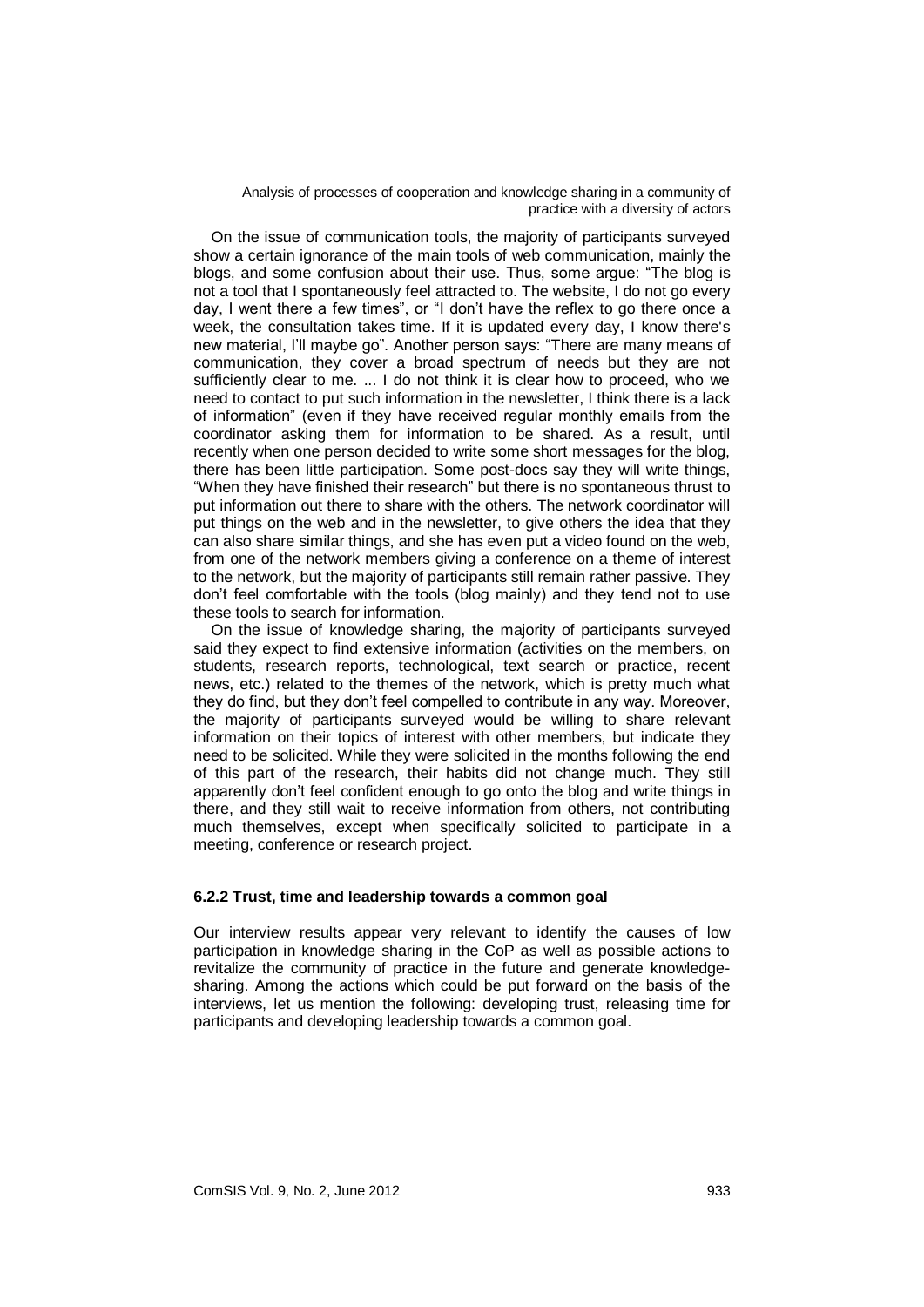#### *6.2.2.1 University vs. organizational representatives: need to develop trust and a common goal*

Depending on the member's profile (academic vs. community), expectations and modes of operation in the CoP are somewhat different. For example, rates of participation and work are different, the level of expectation in relation to the solicitation is different, and the degree of commitment is also variable, especially in light of the fact that a person can be actively involved in ongoing research or merely participates in conferences and activities. In any case, participation in online tools is low, except for email exchanges; indeed, there seem to be a good number of emails between a certain number of individuals in the network, but we could not keep track of emails, many of which are bilateral ones (peer to peer). Moreover, non-academics seem to find the pace of research projects to be slow, much slower than what they are used to, especially when they are working with students, who also may have courses and other activities. While academics may complain on the time it takes to get access to research places, non-academics want quick results. So the time issue is crucial, both worlds not functioning at the same speed.

One social partner says: "Take the example of M., a PhD student, I met her last summer, I invited her to meet with management, we created a project but I did not see her for one year. Mrs. M. came back last week for the same project. So, things have not moved over almost a year. I had invited her to our Hi Tech event, I introduced her to business leaders in our industry, the stage was set so that she could go to meet them, advance the project, then it came back just this year. So as I say, one participates at the rate at which it is sought." This may be a particular case, where a student was overwhelmed with her courses, but in the same vein, another said: "We had a meeting with Mr E. (University professor), who wanted to initiate a project on subject X. I met him, I sent various tools that we have produced on this subject, but it took time before I heard back from him". Partners from the community environment start to develop distrust when they have such experiences. It thus appears that the issue of trust and time are quite central to engaging in active participation in a CoP, or other research project designed as such.

#### *6.2.2.2 Rotation of organization representatives: need for stable partners to develop trust*

In community organizations however, another issue is that representatives of the organization often change, and thus, participants do not always have the time to become what is called "experts" in the CoP language, that is to feel comfortable in knowledge exchanges, or even to master the subject of research. There is frequent turnover among the personnel of such organizations for various reasons (retirement, change of position in the organization, organizational change ...) and thus among representatives in the network. Given these frequent changes, it takes more time to develop trust in the other individuals, to know who you are talking to, what is their position, etc. This is all the more important when there are people from various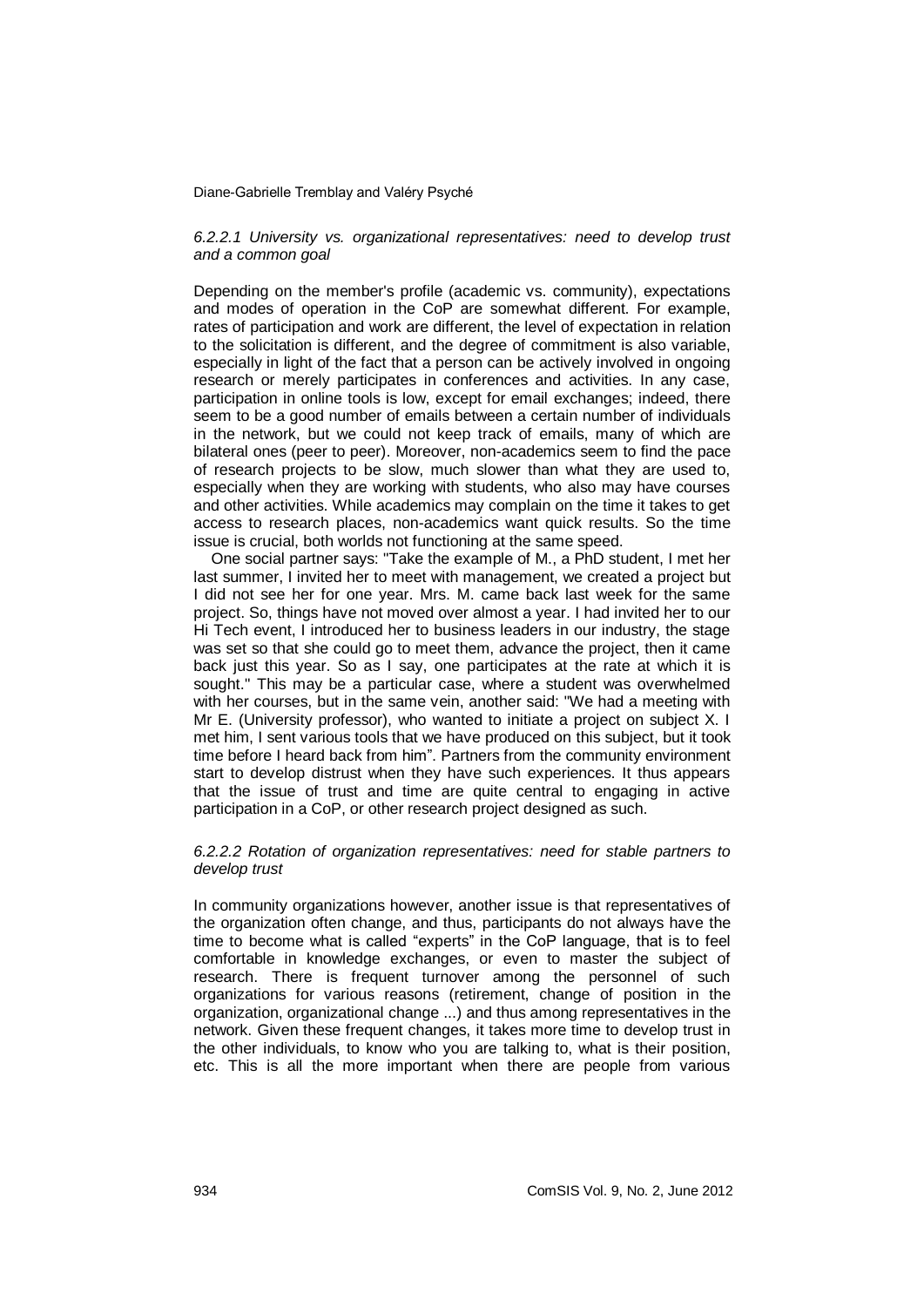backgrounds: unions, community groups, business people, government, etc. As some interviewees mentioned, this rotation of participants does not facilitate proper cooperation, because you have to learn to know people, develop trust, etc. The community must be somewhat reorganized each time someone changes. Meanwhile, university researchers do not usually move from their positions, so there is a difference here between the two types of partners. The academics become better known and identified, while the community reconstructs itself, to a certain extent, regularly.

#### *6.2.2.3 Active Involvement vs Commitment*

Among the members who admit they do not participate very actively in the network, most say they are committed, even very committed in some cases. Again, these are probably those who are more actively engaged in research or specific projects that are more involved in exchanges. Nevertheless, for most participants, the perception is that the sense of belonging is separate and not necessarily proportional to the rate of active participation in the community. This is something which appears new since in most of the literature on CoPs, it seems "natural" or automatic that participants will be committed and actively involved in the community.

#### *6.2.2.4 Lack of a core of leaders*

As noted by [11] there are three levels of participation in a community of practice: (1) the *core* is heavily involved and takes leadership in meetings and projects, (2) another group, considered active, consists of members attending and participating regularly but who are not leaders, and (3) the "peripheral" group consisting of rather passive participants who are satisfied with their low level of involvement. According to Wenger, the third group usually represents the majority of the community. This is also the case in our network, so in terms of what is new and what has changed in knowledge sharing and CoP issues, we can say that this proposition on the three levels of participation still seems to hold true, even if people should have become more accustomed to ideas of knowledge sharing and CoP, as well as the tools such as blogs and others used to support the knowledge sharing. However, the group of leaders seems much less present in our community. In fact, this group, which considers itself an active and committed group, takes little initiative and awaits requests from the coordination. Some participants that we identified as part of this (potential) group of leaders and recognized as being very active feel peripheral or even go so far as to ask for more leadership in the network. That is to say they are looking for leadership without thinking they could be leaders themselves or participate more actively and even participate in this leadership, which should be the case in a research partnership designed to co-construct knowledge, and which should not be based on hierarchical (top down) relations. Thus, they do not seek to share knowledge, but rather wait to be asked for contributions. There seem to exist only two levels of participation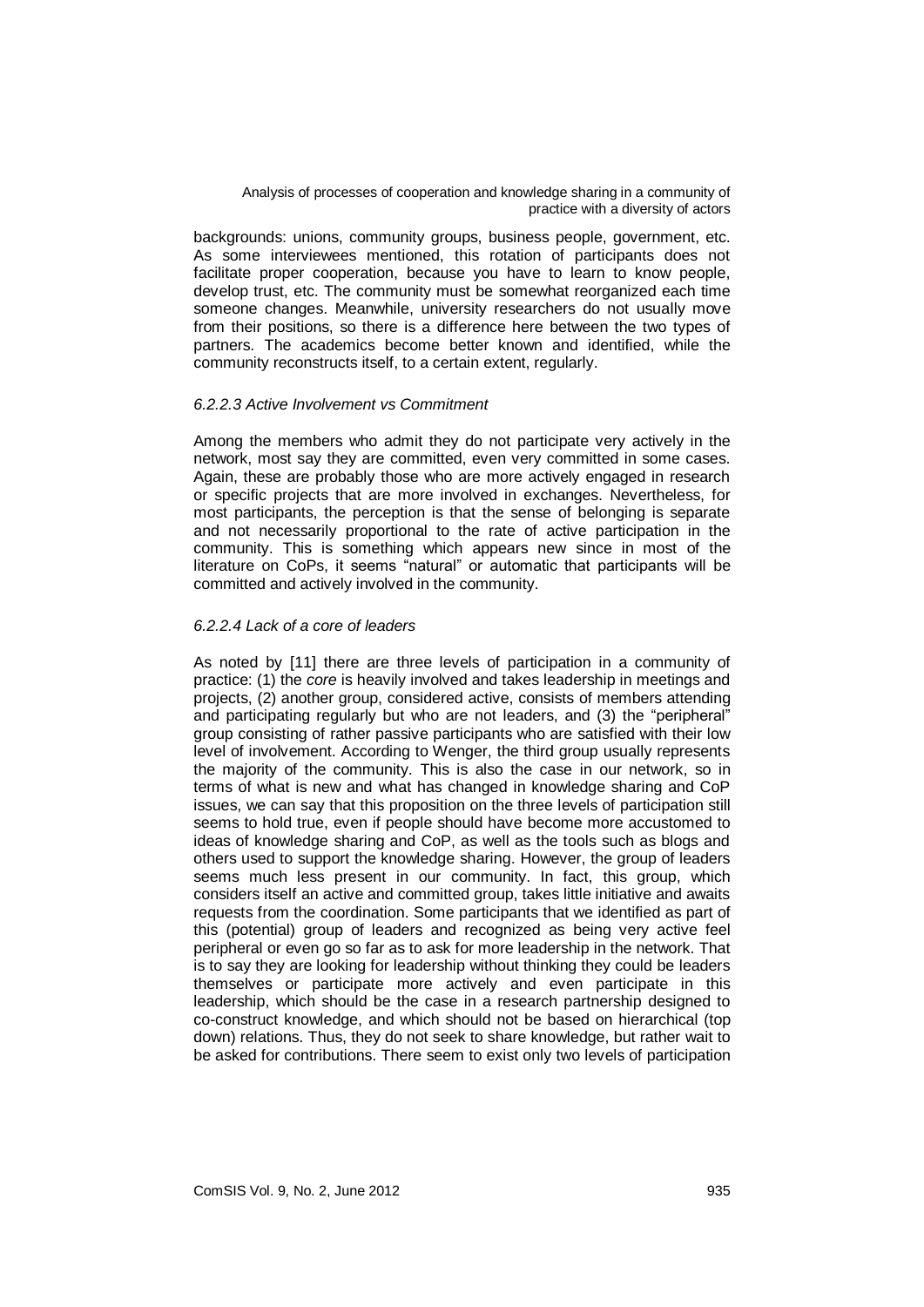in our community, the active level and the peripheral level, a problem that was also observed in other cases of CoP [7].

We found that the director of project, administrative coordinator, web coordinator as well as the community and university representatives at the executive board for the core participant group. They search for information and distribute it through the web, add elements on the blog, etc. On the other hand, the peripheral group, which is also composed of university and community people, is satisfied with receiving the newsletter and going on the website to get information when they are informed of its publication.

## **7. Discussion**

This is an emerging community, and exchanges could develop over the years, as people get to know each other, as trust builds up and also possibly as they become more familiar with the ICT tools. The first questionnaire on the social networking tools showed some ignorance of the main tools, including blogs. Few members knew more than three social networking tools (if we include Facebook!). Accordingly, we obtained mixed results in terms of participation in the CoP, at least with regard to communication tools. Indeed, members feel involved in the network, participation in seminars and conferences is good, and there are ongoing discussions on the projects under the three main research themes. Some community partners even admitted: "Through the network, I am in contact with other groups, for example organization X, so the network has made it possible for me to create new links, to interact with Organization X and Y ". There are many email exchanges, although we do not monitor all emails sent from one member to another; however, it seems difficult to develop trust throughout the network and activate online exchanges, through the web site / blog and other tools.

However, ignorance of web communication tools and their use is not the only explanation for the low participation using these tools. Indeed, the participation rate to questionnaires and telephone interviews is low. If only to get answers to questionnaires or confirmation of appointment for an interview via email, it took many emails (often unanswered). Yet the majority of participants surveyed said they want to be contacted by email.

Despite poor results in terms of questionnaire or participation with the communication tools on the website (blog, etc.), the community seem to be becoming more and more active over time. Thus, time and trust appear to be the essential elements for a CoP to actually emerge.

As mentioned above, in terms of what is new and what has changed in knowledge sharing and CoP issues, Wenger's proposition on the three levels of participation still holds true, even if people should have become more accustomed to ideas of knowledge sharing, as well as the tools such as blogs.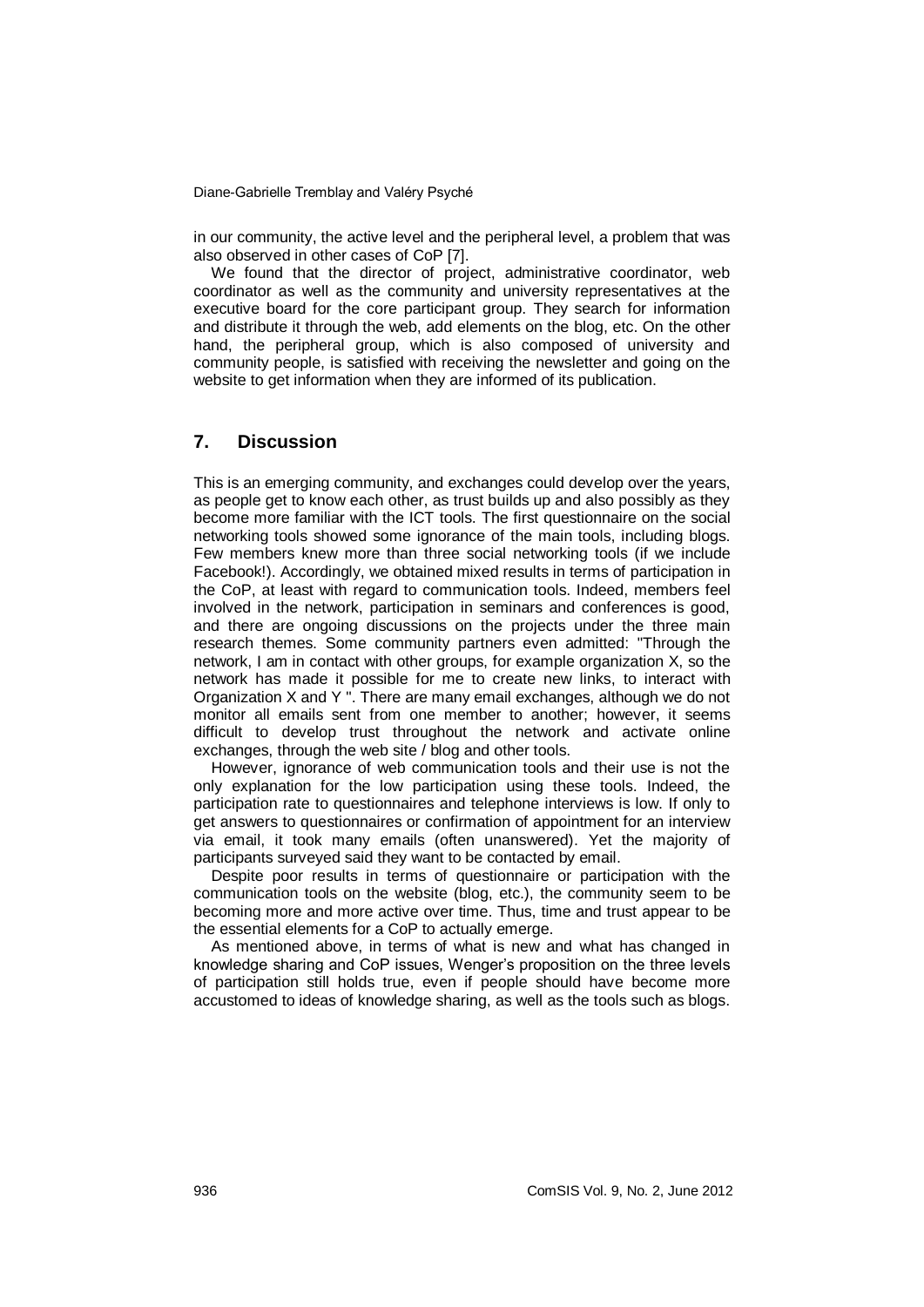# **8. Conclusion**

What makes communities of practice successful over time is their ability to generate enough excitement, relevance and value to attract and engage members [29]. Although many factors such as management support or an urgent problem to solve can inspire a community, nothing can replace the sense of vitality, according to these authors. There is a real challenge to create this vitality (or drive) in a community of practice. We note that although in theory, to set up a community of practice and keep momentum may seem a simple thing, in practice it is somewhat more challenging.

Given our results, where people say they feel part of the community, feel engaged as well, we tend to think that a few more elements may be needed beyond the sense of vitality. We observed that some do not participate because of time, others do not take leadership, but they expect things to be organized for them. They look at the website, read the newsletter, but don't find the time to contribute actively, thus staying in the status of "peripheral participation". So if Wenger's three levels of participation still hold true, it may be necessary to revise the conditions of successful CoPs and add the elements of trust, time and something like "togetherness" or a real feeling of "community", the latter being necessary when people come from different organizations, with different priorities and different time spans.

The evidence gathered indicates that we must take into account the practical distinction between the various types of participants in the CoP, the fact that they need to build trust relationships, to get to know each other, to also try to function in the same timeframe, the university and research time frame obviously being different from that of business, or union people, but even of community groups as we found here.

The analysis of this research partnership in terms of knowledge sharing within a community of practice has made it possible to identify some difficulties associated with the active participation in knowledge sharing, which are supposed to be the norm in CoPs. The fact that this is a rather large research project in partnership, covering three main topics and including several studies, means that all partners do not feel concerned at all times and it is true that partners tend to be more active in specific research projects than in the general knowledge sharing which is one of the objectives of the CoP/research project. However, as the objective is to involve all in knowledge sharing, it is important to identify sources of difficulty in this regard and the time and trust issue come out as the main elements. Of course, these cannot be confirmed with a single case study, and future research will be needed to confirm the importance of these two dimensions, but we argue that these elements have been neglected in the literature and should be put forward.

Indeed, the literature on CoPs often ignores or underplays the role of exogenous factors such as time constraints and lack of trust or previous knowledge of CoP participants and thus presents an idealized view of the way such groups function. Our research highlighted the fact that communities do not exist in a vacuum and the explanation for what happens within them does not lie solely within the way the group interacts. This means that while there is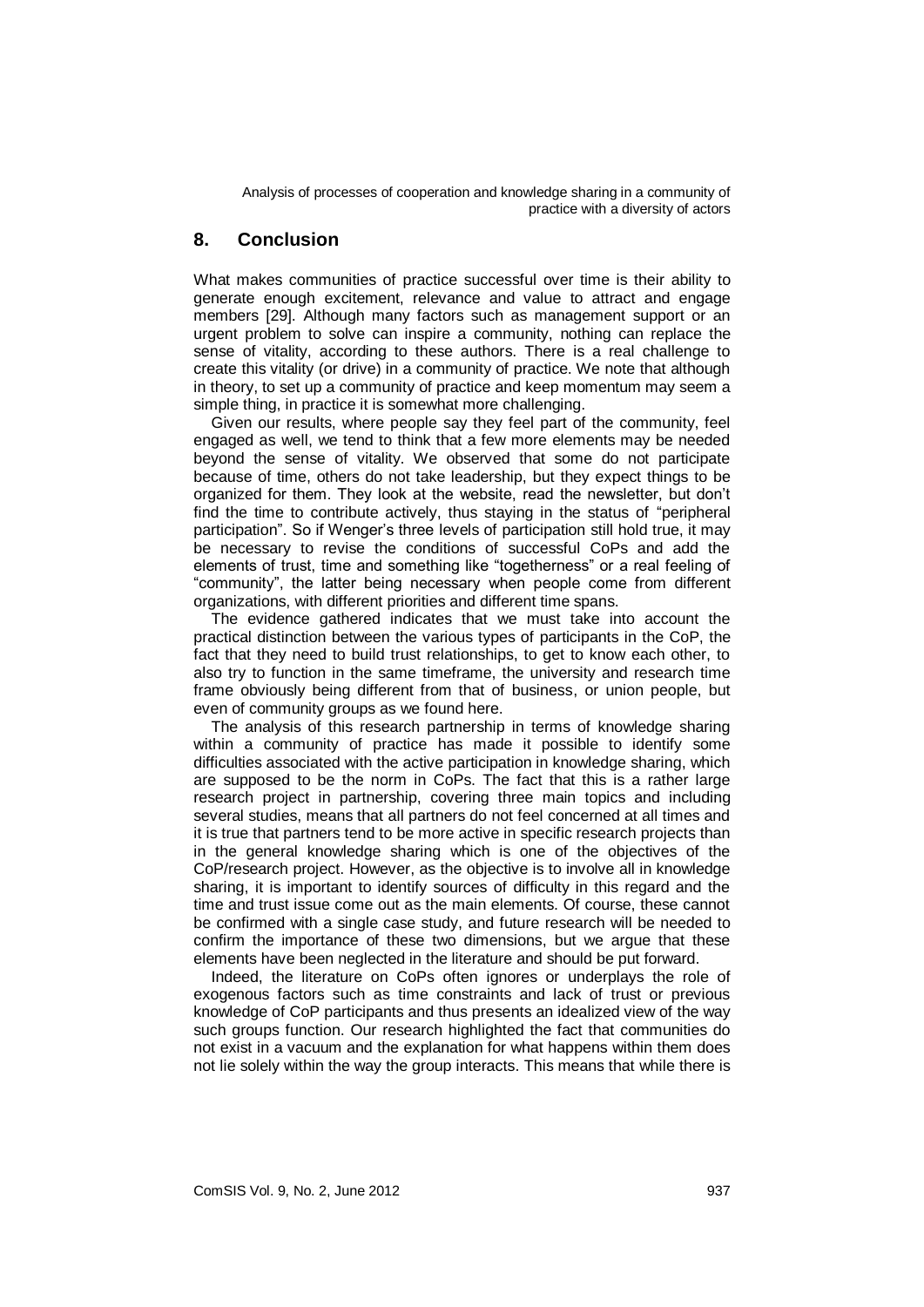much research concentrated on what happens "within the CoP", research should probably look more towards the environment and what happens "around" the group, including time commitments of the participants and the time needed to develop trust within the group. The community we studied is composed of many members coming from different organizations and who therefore have different priorities. Obviously, if we want to get such communities actively engaged in knowledge sharing, a few prerequisites need to be taken into account.

In conclusion, we set out to determine the factors that facilitate or hinder cooperation within a community of practice composed by two groups of actors, community and university actors. We found that the different affiliations might impact on the CoP and lead to less active participation. This is the case, not because of opposition from the employer or power issues, but mainly for lack of time. We showed that it is not as easy as the literature seems to indicate to create a CoP and ensure knowledge sharing within it.

Indeed, the fact that members come from different organizations, are not bound by the same objectives, and need time to build trust between them explain the difficulties in creating a CoP,. While some may consider that the deliberate creation may affect the success in achieving participation, it must be remembered that no individual was forced to enter the research CoP. The organizational context is probably more important, and the presence of a university actor, alongside actors from community and union groups could be analyzed in more detail in future research, although it did not come out as a problem or issue in the interviews. Also, while many said they were committed to the CoP, they did not engage as actively as could be expected, given this commitment to the project. This time element and the distinction between commitment and active engagement in the CoP do not appear to have been highlighted in previous literature and this is surely something to put forward and be attentive to if organizations want to build active learning CoPs.

This is something which appears new to us since in most of the literature on CoPs, it seems "natural" or automatic that participants will be committed and actively involved in the community. Our research shows that this is not necessarily the case that they can have time constraints and clearly need time for trust to develop within the group in order to foster active participation. This is interesting since it confirms what [39] found, that is the importance of trust, limited to blogging activities in their case. Our results go a little further in indicating that it is not only in blogging that trust is essential, but in any type of knowledge-sharing activity which is designed in the form of a CoP.

# **9. References**

- 1. Cabrera A. and Cabrera E. F., *Knowledge-sharing Dilemma.* Organization Studies, 2002. 23(5): p. 687-710.
- 2. Bourhis A. and Tremblay D.-G., Rapport de recherche du projet Télétravail: concilier performance et qualité de vie. 2001, CEFRIO: Québec.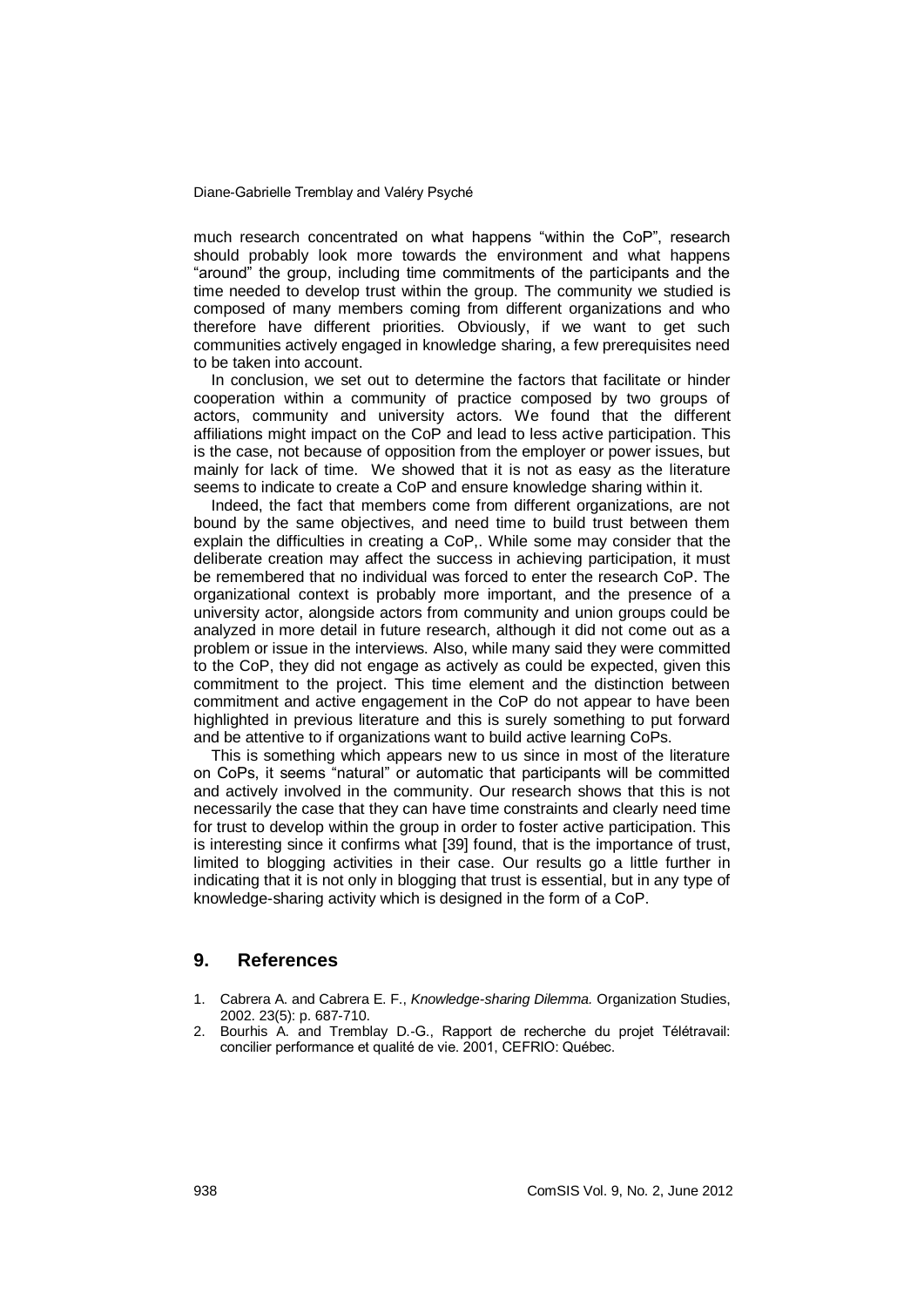- 3. Wenger E., McDermott R., and Snyder W. M., *Cultivating Communities of Practice: A guide to Managing Knowledge*. 2002, Boston, MA: Harvard Business School Press.
- 4. Hildreth P., Wright P., and Kimble C. *Knowledge management: are we missing something?* in *4th UKAIS Conference*. 1999. London: York, UK: McGraw Hill.
- 5. Wenger E. Communities of Practice: Learning as a social system. 1998 [cited.
- 6. McDermott R., Knowing in community : 10 critical success factors in building communities of practice. IHRIM Journal, 2000. March 2000.
- 7. Bourhis A. and Tremblay D.-G., Les facteurs organisationnels de succès des communautés de pratique virtuelles. 2004, Cefrio: Québec. p. 140.
- 8. Guillaume O., Recherches partenariales : coordination et coopération entre chercheurs d'entreprise et chercheurs universitaires. Interventions économiques 2011. 43.
- 9. Hatchuel A., *The two pillars of new management research.* British Journal of Management, 2001. 12: p. 33-39
- 10. Starkey K. and Madan P., *Bridging the relevance gap: aligning the stakeholders int the future of management research.* British Journal of Management, 2001. 12(Supplement 1): p. 3-26.
- 11. Wenger E., Cultivating Communities of Practice: A quick start-up guide. 2002.
- 12. Lave J. and Wenger E., *Situated Learning. Legitimate peripheral participation*. 1991, Cambridge: University of Cambridge Press.
- 13. APQC, *Building and Sustaining Communities of Practice*. 2001, American Productivity and Quality Center: Houston, TX. p. 205.
- 14. Mitchell J., The potential for communities of practice to underpin the national training framework. 2002, Australian National Training Authority: Melbourne. p. 104.
- 15. McDermott R., Learning across teams: How to build communities of practice in teams organizations. Knowledge Management Review, 1999. **8**(may/june): p. 32 - 36.
- 16. Gherardi S. and Nicolini D., *The organizational learning of safety in communities of practice.* Journal of Management Inquiry, 2000. **9**(1): p. 7-18.
- 17. Gherardi S. and Nicolini D., *To transfer is to transform : The circulation of safety knowledge.* Organization, 2000. **7**(2): p. 329-348.
- 18. Tremblay D.-G., Concertation éducation travail Politiques et expériences, in Éducation - Recherche, Hardy M., Editor. 2003, PUQ.
- 19. Lave J., Cognition in Practice: Mind, mathematics, and culture in everyday life. 1988, Cambridge, UK: Cambridge University Press.
- 20. Kearsley G. *Explorations in Learning & Instruction: The Theory Into Practice Database*. Situated Learning (J. Lave) 1994-2010 [cited 27 août 2010]; Available from: http://tip.psychology.org/.
- 21. Cohendet P., Créplet F., and Dupouët O., *Innovation organisationnelle, communautés de pratique et communautés épistémiques : le cas de Linux.* Revue française de gestion, 2003. 147(Nov.- déc. 2003): p. 99-121.
- 22. Cothrel J. and Williams R. L., *On line communities: Helping them form and grow.* Journal of Knowldege Management, 1999. **3**(1): p. 54.
- 23. Ardichvilli A., Page V., and Wentling T., *Motivation and barriers to participation in virtual knowledge sharing in communities of practice.* Journal of knowledge management, 2003. **7**: p. 64-77.
- 24. Créplet F., Pour une approche des PME : leur évolution et leur développement dans une perspective cognitive. Entre communautés d'action et communautés de savoir. 2001: Strasbourg.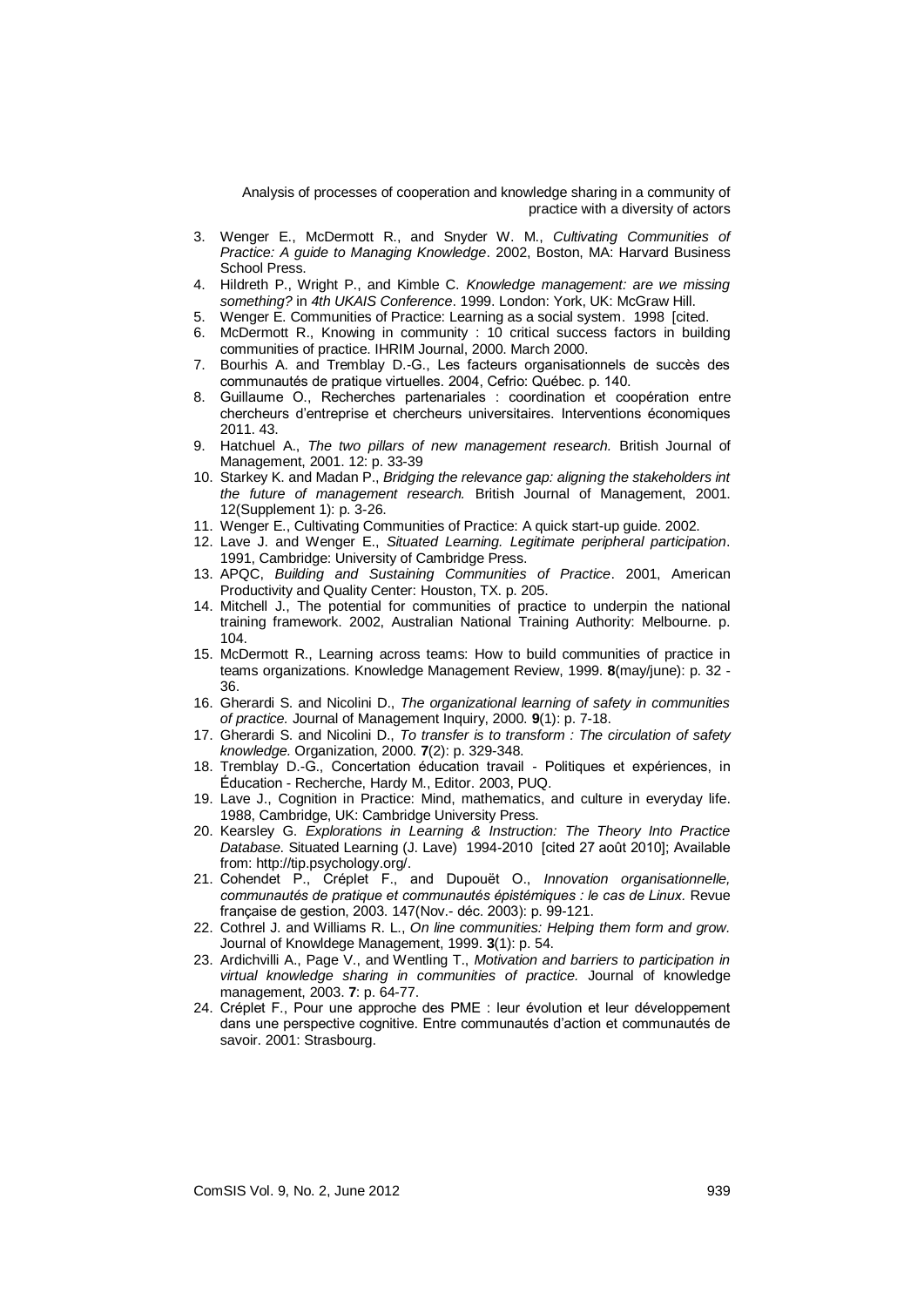- 25. McDermott R. and O'Dell C., *Overcoming cultural barriers to sharing knowledge.* Journal of Knowldege Management, 2001. **5**(1): p. 76-85.
- 26. Sveiby K.-E. and Simon R., *Collaborative climate and effectiveness of knowledge work - an empirical study.* Journal of Knowledge Management, 2002. **6**(5): p. 420– 433.
- 27. Tu C.-H., *The management of social presence in an online learning environment.* International Journal on E-learning, 2002. April**-**June: p. 34–45.
- 28. Wasko M. and Faraj S., "It is what one does": why people participate and help others in electronic communities of practice. Journal of Strategic Information Systems, 2000. **9**: p. 155-173.
- 29. Wenger E., McDermott R., and Snyder W. M. *Seven Principles for Cultivating Communities of Practice*. Harvard Business School Working Knowledge e-mail newsletter (March 25, 2002) 2002 [cited from http://hbswk.hbs.edu/ archive/2855.html].
- 30. Kimble, C., C. Grenier, and Goglio-Primard K., *Innovation and knowledge sharing across professional boundaries: Political interplay between boundary objects and brokers.* International Journal of Information Management, 2010. **30**(5): p. 437- 444.
- 31. Esnault L., Zeiliger R., and Vermeulin F. On the Use of Actor-Network Theory for Developing Web Services Dedicated to Communities of Practice. in EC-TEL 2006 Workshop: Innovative Approaches for Learning and Knowledge Sharing. 2006.
- 32. Spinuzzi C., *The methodology of participatory design.* Technical Communication, 2005. 52(2): p. 163-174.
- 33. Clement A., Computing at work: empowering action by low-level users. Commun. ACM, 1994. **37**(1): p. 52-ff.
- 34. Bowker G.C. and Star S.L., *Sorting Things Out, Classification and its consequences*. 1999, Cambridge, MA: MIT press.
- 35. Gasson S., *A genealogical study of boundary-spanning IS design.* European Journal of Information Systems, 2006. 15(1): p. 26-41.
- 36. Hildreth P and Kimble C., *The Duality of Knowledge.* Information Research, 2002. **8**(1).
- 37. Psyché V., Rôle des ontologies en ingénierie des Environnement Informatique pour l'Apprentissage Humain (EIAH) : Cas d'un système d'assistance au design pédagogique, in Informatique. 2007, Université du Québec à Montréal: Montréal. p. 527.
- 38. Psyché V., Mendes O., and Bourdeau J., Apport de l'ingénierie ontologique aux environnements de formation à distance, in STICEF - Technologies et Formation à distance, Hotte R. and Leroux P., Editors. 2003, INRP. p. 89-126.
- 39. Sangmi Chai and Kim Minkyun, *What makes bloggers share knowledge? An investigation on the role of trust.* International journal of information management, 2010. **30**(5): p. 408-415.

**Diane-Gabrielle Tremblay** is professor of labour economics at the Téléuniversité of the University of Québec, Canada; she has been appointed Canada Research Chair on the socio-economic challenges of the Knowledge Economy in 2002 (http://www.teluq.uqam.ca/chaireecosavoir/) , and renewed in 2009 , and is director of the research center CURA on work-life balance over the lifecourse (www.teluq.da/aruc-gats). She has been invited professor at the Sorbonne-Paris I, and Universities of Lille 3, Angers, Toulouse, Lyon 3, Louvain-la-Neuve, in Belgium, University of social sciences of Hanoi